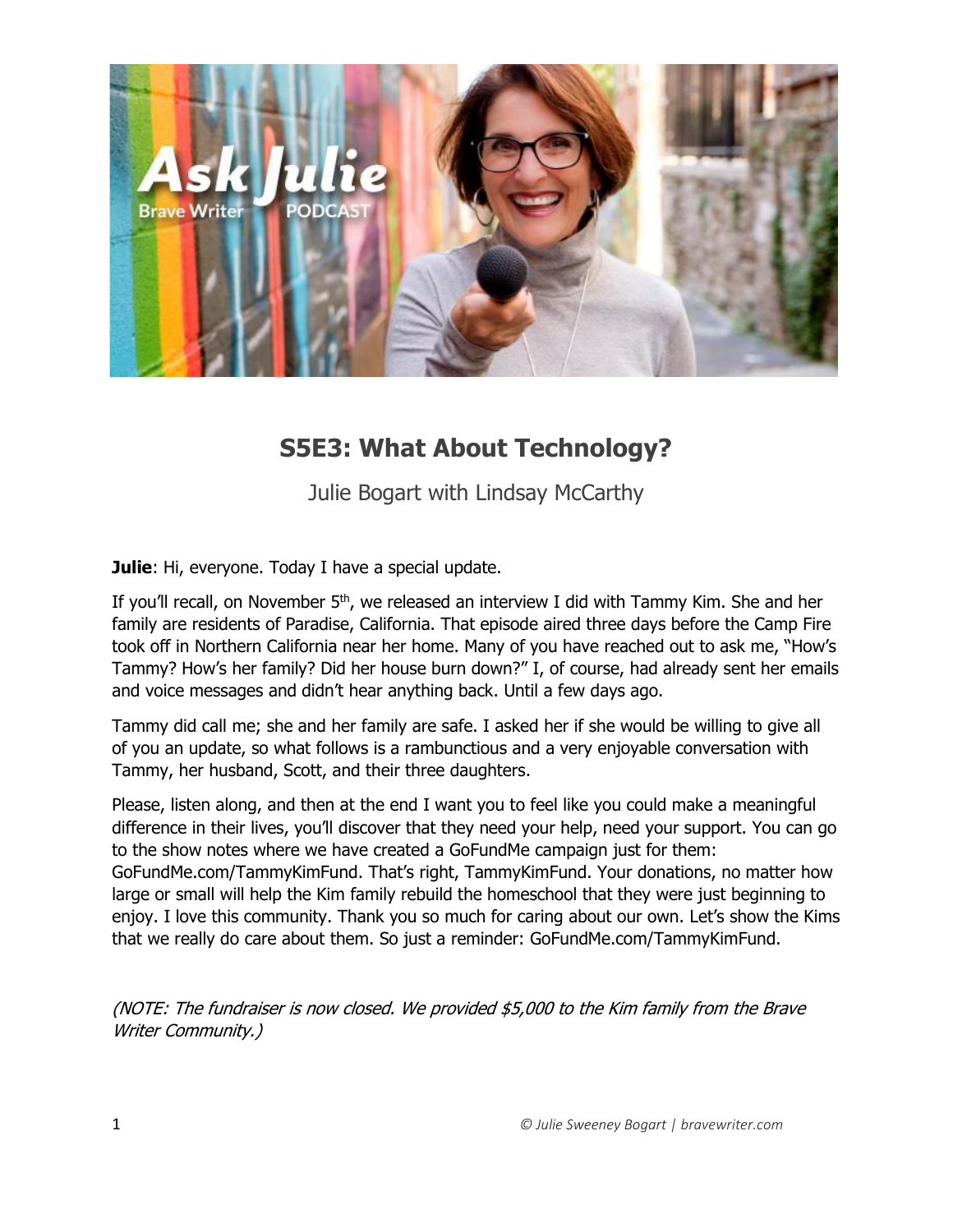And now, let's tune into my conversation with this rambunctious, lovely family.

**Julie:** Welcome, Kim family, to Brave Writer! Everybody has been asking about you. Literally we've gotten tons of emails, private messages, phone calls worried about you, because literally your episode of the podcast aired three days before the fires and your mom announced that you lived in Paradise, California. So, I don't know if you can feel it, but there is a huge volume of love and prayers that have been sent in your direction, so thanks for coming and sharing with us so that we can reach out and support and help you.

**Tammy:** Thank *you*! And yes, we have absolutely felt those prayers and all of the support that has been coming our direction and to Paradise. It has been astounding.

**Julie:** Of course! I mean, it's everyone. I'm looking—right now I'm on Skype with this gorgeous family, the Kim family. We have Tammy and Scott, who are the parents, and then can you just introduce your three lovely daughters.

**Tammy:** So, Julia is our 8-year-old, soon to be 9 in December. And Hailey—say "hi" Hailey—

**Hailey:** Hi!

**Tammy:** She is our 11-year-old. And Adalyn is our 13-year-old, almost 14 in December as well.

**Julie:** Fantastic. Thanks for being here, girls, and for everyone being here. So, let's just start with your mom. Tammy, can you give us a sense of what happened? What the experience was? And we'll let you share what the results of the fire were.

**Tammy:** Okay, well, we woke up that morning and noticed that there was a big cloud up in the sky, and my first thought was, "Ooh, are we getting rain?" But then I realized it was a little brown for rain, right? We just thought, "Oh, it's probably just another fire that's happening out there somewhere"—having no idea it was in our backyard, right? Interestingly, our 13-year-old 8<sup>th</sup> grader has expressed a desire in connecting with other kids her age and we absolutely honored that, so we were prepared to take her to her second day of public school.

**Julie:** Oh, my gosh [laughs].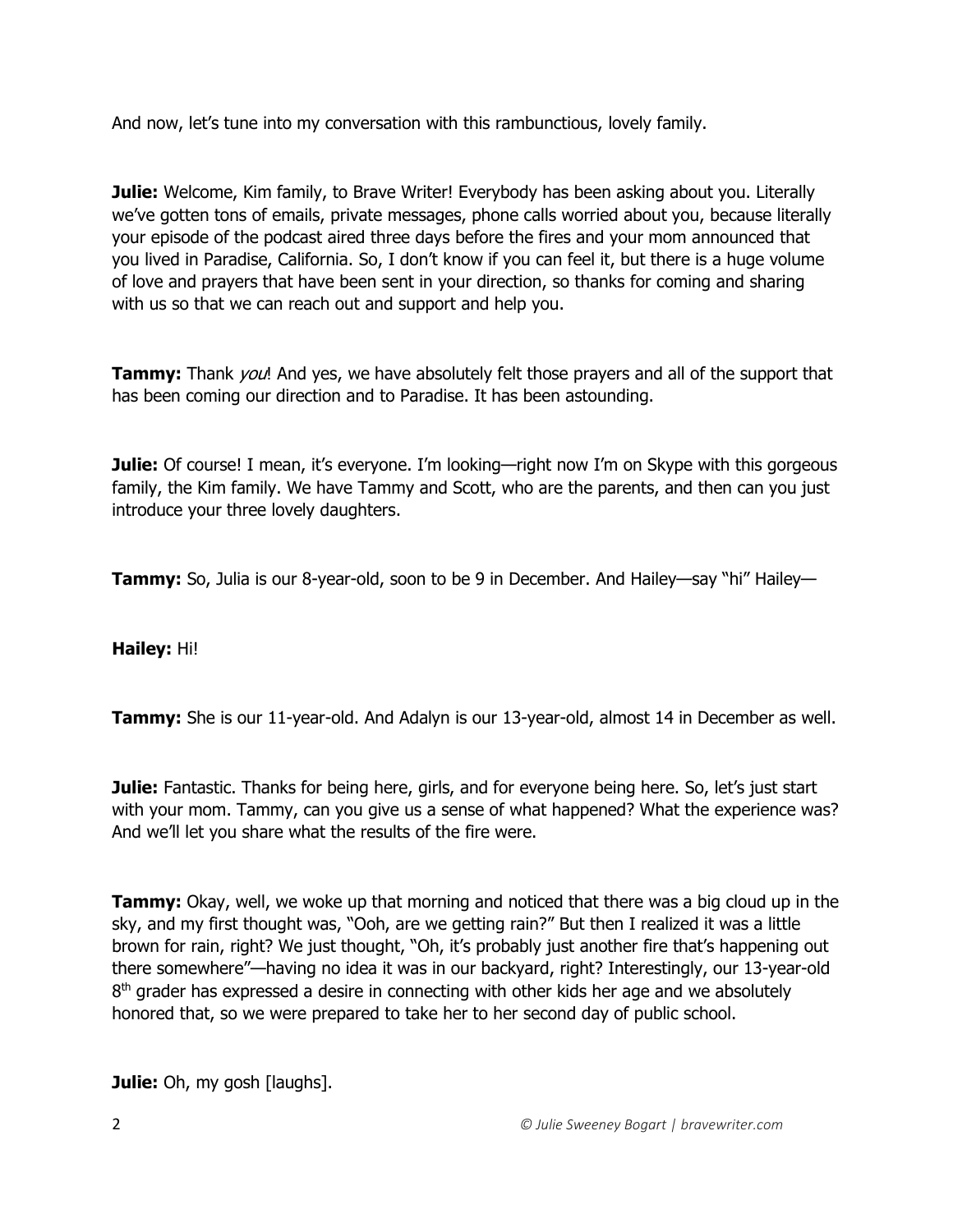**Tammy:** Hard for me, but, you know, honoring that need. We hopped in the car, leaving the other two children at home. And yes, Dad's in Asia on a business trip for work for two weeks. I drove Adalyn over to the school and it was different out there, and got her to the school, dropped her off, she walked away for all of 100 yards, and a woman pulls me over to the side of the road and says, "School has been canceled." And I said, "What? Oh, my gosh! I just dropped my daughter off." And she says, "What's her name?" And so, she promptly hollered down Adalyn, who got back in the car and we headed back home. It was really concerning, though, because at that moment there were about three busloads of children that were arriving to start their school day.

**Julie:** Wow.

**Tammy:** So, we were driving home and there was just the additional commotion that just was not normal, and I did start to have a real strong feeling I needed to hurry home. So, upon getting to our street that urgency just increased and I hightailed it into our neighborhood, flew into the yard, and got into the house and grabbed the children, grabbed the cat without a box, and thought to grab the computer because we do have family portraits and things like that. Got out of there and didn't turn back—didn't look back, I should say. It was a parking lot for a good hour and a half trying to get just onto the main road to be able to head out of town.

**Scott:** What happened was—I'm supposed—I was supposed to be in China this week, because I was in Asia for two weeks. I was in Korea and Singapore. And I got all this text at 2 AM in Singapore saying, "Is your family okay? The town is on fire." I'm like, the town is on fire? What? So, I face-timed her and they're out the door, and they're showing me the raging fires just consuming our town on face-time while they're trying to get out. And I was like, it just like—

**Tammy:** Yeah, surreal.

**Scott:** It wasn't even like, processing in my head. But I was thankful that they got out and obviously I got the first flight out of Singapore back to California just to, you know, take care of everything.

**Julie:** Wow. And so, tell us: how's your house?

[Entire Kim family laughs]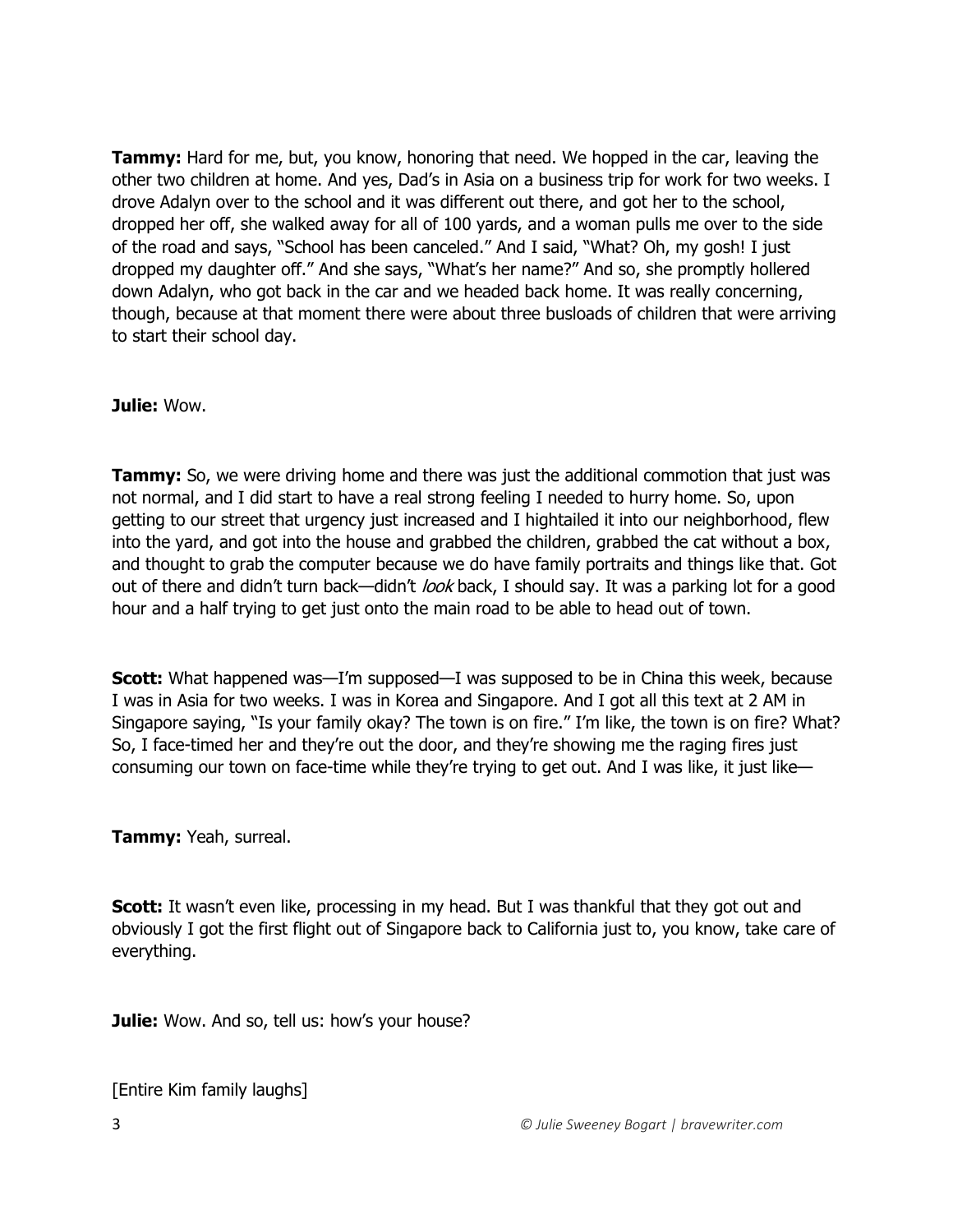**Tammy:** Who wants to tell Julie what the house looks like?

**Adalyn:** I think this one should do the honors.

**Tammy:** Daddy, you want to tell?

**Scott:** It's in complete rubble. I would text you the picture of the house. We already have picture confirmation that the house has been destroyed. We have a friend that works for the local utility, he was able to go along premises. Because right now, they're not letting anyone into Paradise yet. The fire is still raging, as you could tell, and I think it's 35% contained so far.

## **Julie:** Wow.

**Scott:** Just—just to let you know, based on my understanding and speaking with the first responders, Paradise is a town of 27,000-30,000 people, so it's a fairly big town but it's a very country town. The reason why my wife got out fairly early, she got out around 9 AM and as she said it was a parking lot just to get out, and there are only two main roads—two main veins leading out of the city, so as you could tell it was very difficult to get out. And there was a fire fires were engulfing all around the roads, so like, my wife got out with fire going on the roads. So, in that regard, the fire was so fast and furious that one of the reasons why there were kids going to school was the evacuation alert didn't happen until later in the day, because it was just so fast and furious and chaotic. I mean, no fault to the infrastructure, whatever. This is just crazy—the fire just went so fast that no one could get any rhyme or reason around it.

**Julie:** Well, I'm a Californian by birth and that's the problem with fire. It's not like a hurricane, where it's this slow-moving and you can predict it and make projections. The winds can change the course of a fire in a moment, in a heartbeat. And if it really takes off, if it's a very dry condition it just takes over. They said down in the Woolsey Fire it actually leapt over the 101, that's eight lanes of traffic. You would think that wouldn't even be possible. So, I can only imagine in a wooded area how quickly that fire really grabbed hold. So, your house is down to cinders—it was incinerated, is that what you're saying? It's not like you go back and pick through the rubble?

**Scott:** Yeah, that is correct, and I'll text you the pictures of our house if you want to put them in the podcast.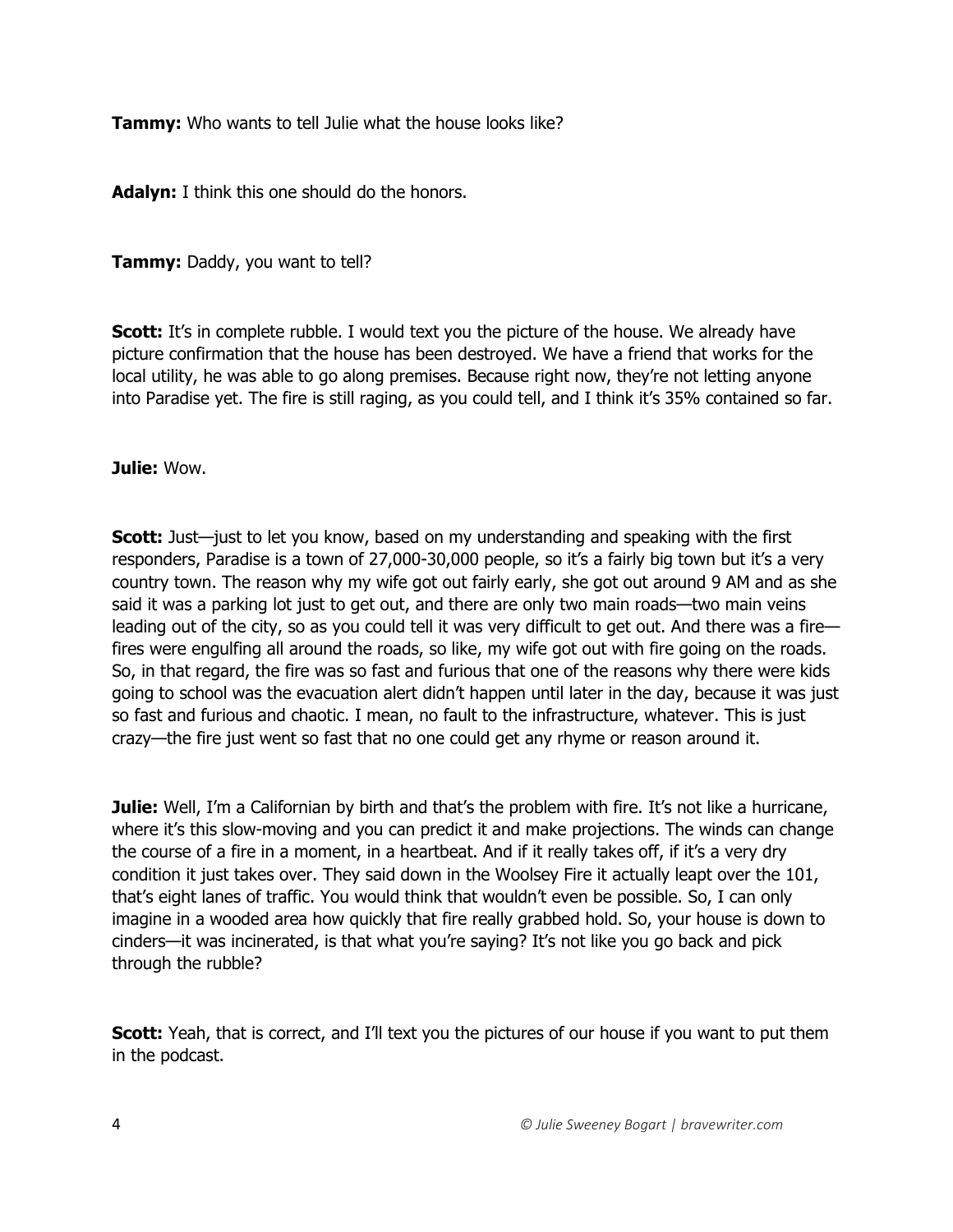**Tammy:** And you had mentioned the wind conditions, that was exactly what we were up against. Very dry, because we had not had any rain—or haven't yet—but very, very windy. So, we've got plains that are glowing. And then embers that were kind of falling out of the sky, it was like snowing. And so, that was starting smaller fires throughout the whole community and then there were not firefighters to put those out because they were working on the big one.

**Julie:** Absolutely. So, tell me a little bit about your relationship to Paradise. How long had you lived in this town?

**Hailey:** 10 months.

**Tammy:** Well, not even that, love. First of all, I was born and raised in Paradise and then, of course, took off for college, and we started our family elsewhere, and then had a desire to get closer to Grandma and Grandpa, who are still in Paradise—or, were. Their home has also burned to the ground. So, that said, we moved back in March to Paradise. So, we'd only been in Paradise for not even 8 months.

**Julie:** Wow. And so, are these your parents or your grandparents?

**Tammy:** My parents.

**Julie:** Your parents. So, was this the house you grew up in?

**Tammy:** It is.

**Julie:** So, you've lost two hugely significant homes in your life at the same time.

**Tammy:** Well, interestingly my grandmother, who is the mother of my mom, her home went down in smoke as well. And my sister happened to be living in *that* home, so yeah.

**Julie:** Wow. Is it literally just everyone you know is in your situation, is that how it feels?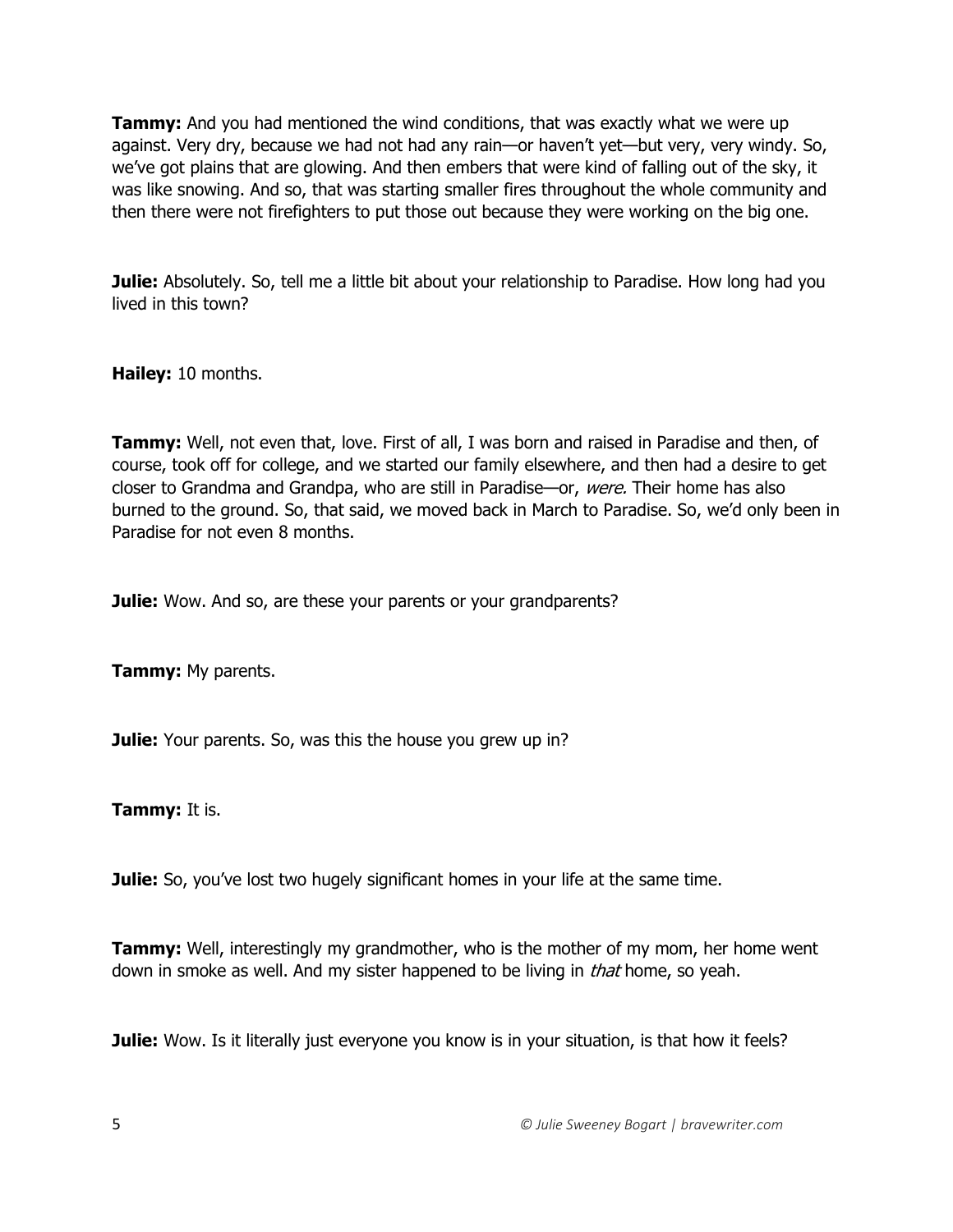**Tammy:** Pretty much. There are a few families in the town whose homes did not go down, so that also presents a whole different scenario where they need to figure out what they're going to do. And you know, there's the option for all of us of trying to rebuild. Of course, we have to pay off mortgages, and then what would be left for rebuilding? There's a lot of different things we need to be deciding. So, since speaking with you last, we have secured an apartment that we are going to temporarily live in for—it could be six months, it could be two years—so, until we're able to determine what we're going to do and where we're going to go next.

**Julie**: That makes sense. But you're really starting from scratch. I mean, you guys left with the clothes on your backs. Would any of you girls want to share what it feels like to lose everything? How have you dealt with it? Are you still in the adrenaline of escape or is it starting to settle in that, "Oh, wait, I wish I had X and now I don't have it"?

**Hailey**: I wasn't really sad because we didn't actually really like that house [group laughs].

**Tammy:** We were going to remodel it, so we were anticipating that. Thank goodness that never happened.

**Julie:** What about personal possessions? Do you have anything that was important to you that you lost?

**Hailey:** The piano.

**Adalyn:** Well, there's Mom's piano.

**Julie:** Oh, wow.

**Tammy:** Don't be shy! Talk!

**Adalyn:** I don't know, I'm trying to think.

**Hailey:** I lost my iPad!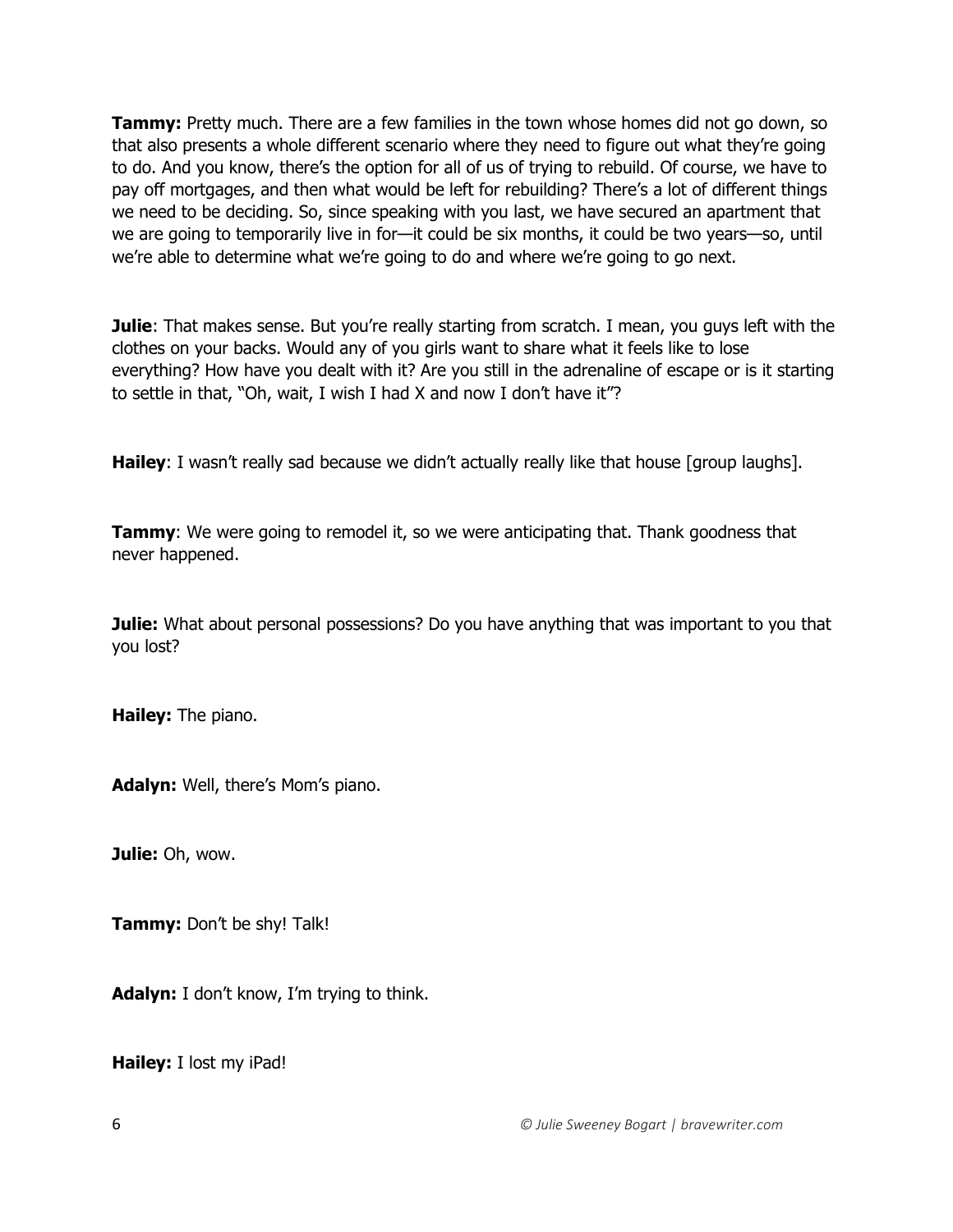[Group laughs]

**Julie:** These are big! I mean, those are the big things. I remember when I was about 5 years old, we were about to be evacuated for a fire, I lived in Canoga Park, which is in the San Fernando Valley, in southern California. And my parents pulled the car out and pointed it towards the road and it was filled with whatever they thought was important to take with them. And I got up out of my bed, very worried, at about 11 PM, and I came to my mom and I said, "Can I bring my pillow?" Like, to me that was like, the one sacred possession I did not want to be without. And then, the wind shifted and it went the other way, so we didn't have to evacuate, but my goodness. It's a lot to lose.

**Scott:** So, Hailey you lost your iPad. You, you miss the piano.

**Tammy**: Yeah. And we're missing some new friends that we started to make.

**Hailey**: Yeah, I mean, if the computer burned in the fire, I would probably be at a loss because [indistinct] would be gone.

**Tammy**: [Laughs] Edit that.

**Scott:** It's interesting because we actually had a conversation, gosh, a month ago, where if there's some major disaster what's the first thing we'd take, and I told my wife the first thing we need to take is the computer because that's where all of our photos and all that memory, you know, memories of the family is there, and she did exactly what she needed to do, [which] is take the computer.

**Julie**: So, Scott, tell us how quickly did you hop on a plane to come home? I mean, what happened over in Singapore?

7 *© Julie Sweeney Bogart | bravewriter.com* **Scott**: First off all, I work for a great company. I'm not plugging them, but their name is Gartner. They're based out of Stanford, Connecticut. It's a technology advisory firm. You know, the first thing I told them was—originally it was a two-week Asia trip—and I said, "Hey, I'm still going to honor—" I still hadn't processed it. And maybe this is dumb of me to think, but I told my boss, "I'm still going to finish out the work here," because, you know, they flew me out there. It's thousands of dollars from the company to be out there and my boss was so great, he just said, "No, you need to go back to your family. Just jump on the plane." So, literally, again,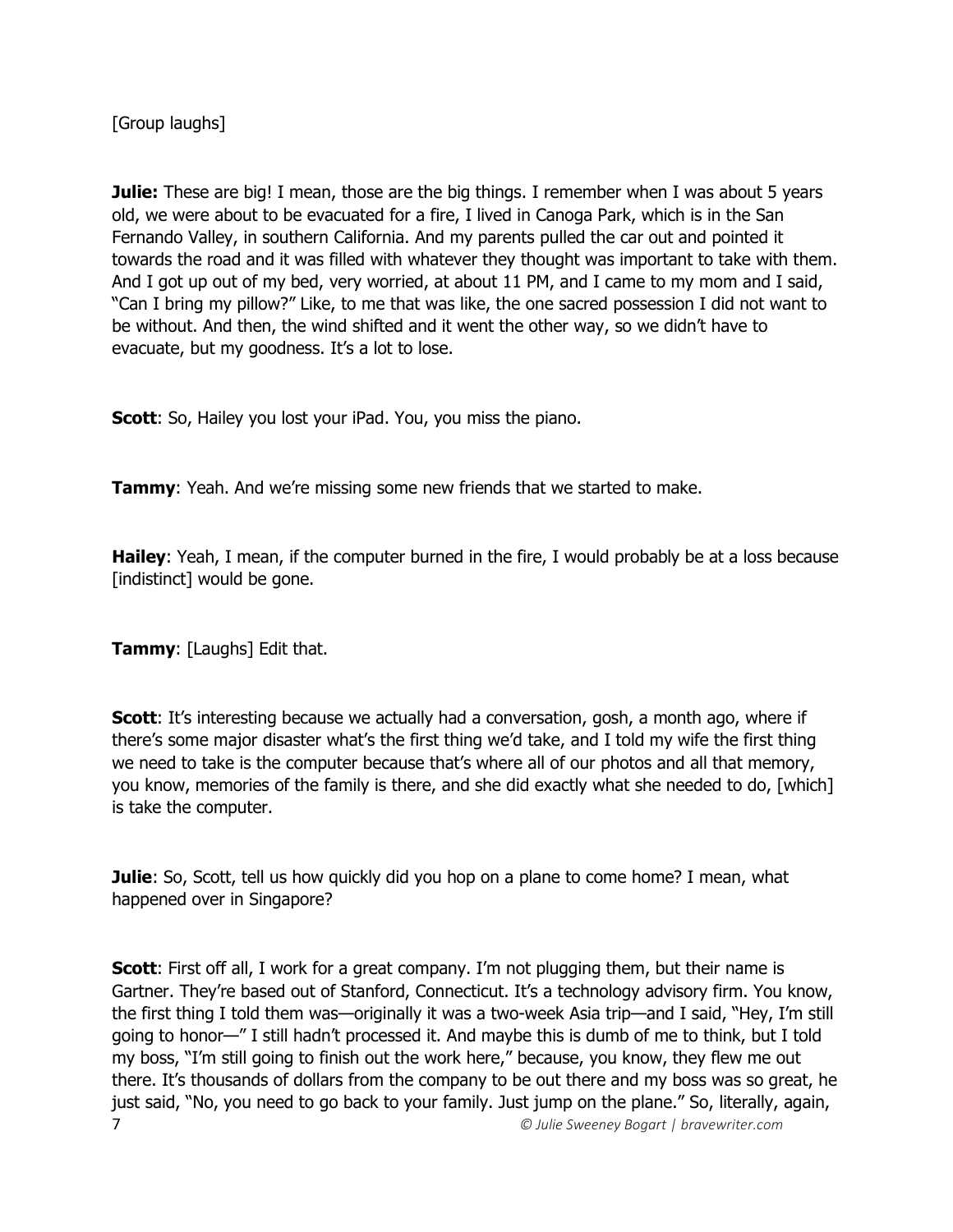the company did such a great job of six hours later, they got me a flight. It was a little bit planes, trains, and automobiles. I had to go to Singapore to Hong Kong to San Francisco to Sacramento and back, but they got me back and I think I got back on midnight on Friday. My days were so screwed up that I got back—I immediately tried to get back as soon as I could. And I'm just grateful that my family's safe. I didn't care. I didn't care about the house, about the stuff, whatever. I'm just grateful that my family was safe, you know?

**Julie**: Absolutely. I mean, that was our primary concern, too. Too many people, who got trapped in the fire, and I was immediately relieved to think that you guys were all together, so that is fantastic. What we want to do for you is raise some money, so we're going to invite our audience to go to a GoFundMe page, it will be on the show notes and hopefully we can help you replace whatever. Maybe the piano—I don't know what they will contribute. But obviously, a homeschooling family starting from scratch, there are a lot of needs and we are so grateful that you would take the time to share with us about your story. I know it's a scary one and I thank you for opening your story to us. Is there anything else you would like us to know about homeschooling in Paradise, or other families, or anything you would like us to know?

**Tammy**: You know, in talking to you, Julie, I did reach out to our homeschool charter and talked with our support teacher and she was very grateful and said she will definitely bring up the things that you and I discussed. But she said at this point, truly everyone is just in major crisis mode and not even thinking about homeschool. Though we've been able to kind of move forward and try and establish some kind of normalcy, we're really excited we've established an apartment to rent, so that means somethings ahead that we're getting established, I think that we'll probably need to transfer our charter to the area where we're now living, because it's a good hour and forty minutes to where our home is, so yeah. It's a major transition. We just move forward and just count the blessings that we have.

The hotel that we were sent to by our insurance, they opened up to the community. There were a lot of people that were wanting to bring donations, clothes, toiletries, those kinds of things. And so, the hotel that we're staying at said go ahead, bring them here. What they didn't realize was the overwhelming response that would happen, and the lobby is completely—or was—completely inundated with just tons of clothes and everything you could imagine—food! So, we kind of picked through it and thought we don't really need this, but there are a lot of people in Chico that could really use this, so Scott actually called our religious pastor, our bishop, and said, "Hey do you have any ideas on what we could do to get that stuff up there?" Well, long story short, it turned into lots of people loading up trucks, we had two U-Hauls to get all of that stuff up to Chico. And so, we also benefited because we got to kind of go through and get some of the clothing. And, I mean, everything we're wearing right now is through donations. See, look! I'm looking really stylish, actually.

## **Hailey**: This is from Target!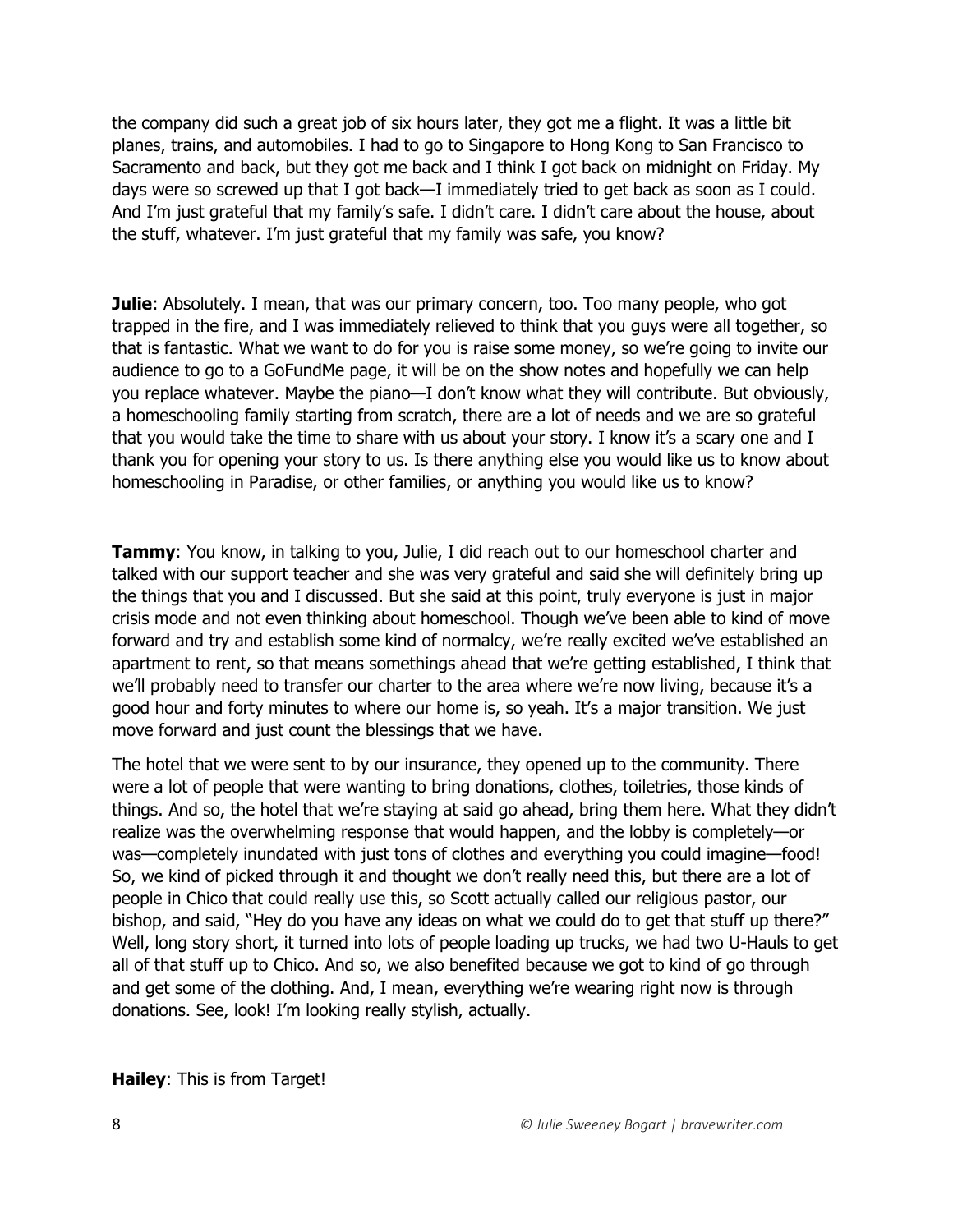**Tammy**: Oh, this is from Target, okay!

[Indistinct]

**Hailey**: These are donations!

[Indistinct]

**Julie**: Very nice! So cute! So cute.

**Scott:** But, yeah, you'll see—I texted the pictures of the evacuation center in Chico.

**Julie**: Awesome.

**Scott:** Tremendous service by people. It shows the great humanity of people during these times. And, likewise, with the Brave Writer family who are so gracious. I mean, we're humbled for you guys to do something for us. We really appreciate it.

**Julie**: Wow. You are so welcome. People want a way to share in the suffering and to make a difference, and so you are the face of that for us and we really value you. So, thank very much. And good luck in the rebuild! Keep us in your newsreel. I don't necessarily need to be the first person you contact, you've got a lot of people in your life, but as you make progress, let us know and we'll give an update, okay? Losing an entire town is so much more dramatic than even just losing your home and I know there's a readjustment ahead, so any way we can help you we want to be a part of that.

**Tammy**: Thank you so much.

**Scott**: Thank you very much. What do you girls say to Julie?

**[Girls in unison]:** Thank you for giving us books to read.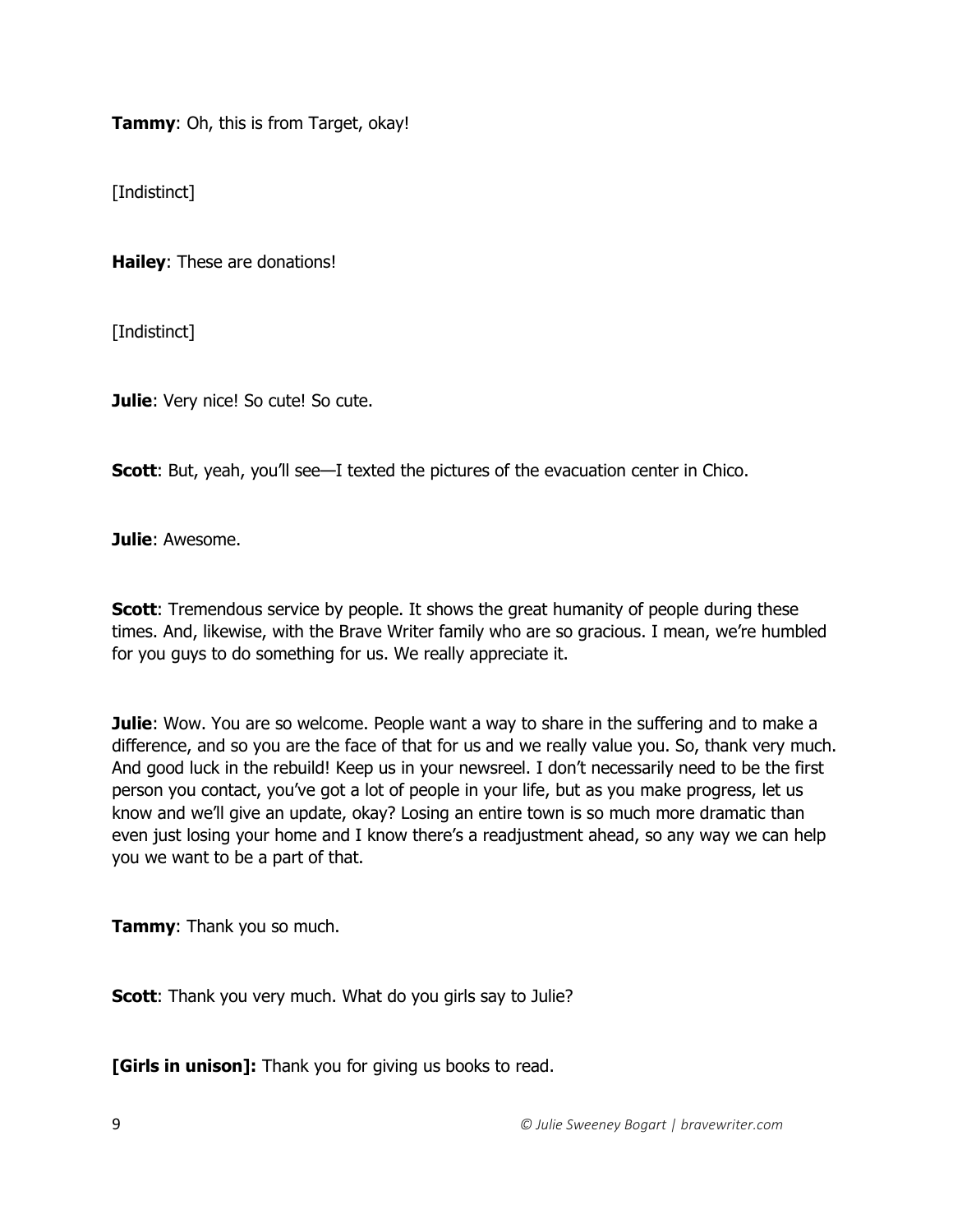**Scott**: Books to read!

**Julie**: Well, as soon as you have an address, let me know, okay! And very happy to have met each of your girls, too, and you, Scott. Thank you for sharing your family with us.

**Tammy**: Thanks, Julie!

**Scott:** Thank you very much!

[Theme music plays]

[Regular episode begins]

**Julie:** I wonder if you're like me: I can't go anywhere without my phone. In fact, I'll be flying down the road up to the stop sign near my house, and I'll suddenly have that feeling like my third arm is missing, and I start hunting around my purse. And if my phone isn't in my purse, I hightail it back to the house.

We are so connected today to our technological tools. Many of us use them in our jobs. We've got a laptop, we've got an iPad, we use the television, we have a phone. And our kids see us using all that technology, and then you know what they do? They want at it. They want to do the exact same things. Only the difference is, their work is play. They're going to open the laptop or the iPad and they're going to play Minecraft, or some other game that draws their fascination and challenges them.

Unfortunately for us, we tend to see that play as mere entertainment. We can't understand that same feeling where they wake up and their third arm is waiting for them to jump on and answer a question or beat the level or build another world.

Today's episode is going to look at this conundrum that Lindsay McCarthy shares with us. She and her husband work on computers and their kids see them on those computers and they want access, too. How do we create a family culture that values what technology offers without allowing it to take over? Stay tuned today for our discussion of technology and homeschooling. I'm Julie Bogart; you're listening to the Brave Writer podcast. [Theme music ends]

10 *© Julie Sweeney Bogart | bravewriter.com* **Julie:** Welcome to another episode of Ask Julie. Today I get to chat with Lindsay McCarthy, a homeschooling mother to her 9-year-old son, Tyler, and her 5-year-old daughter, Ember.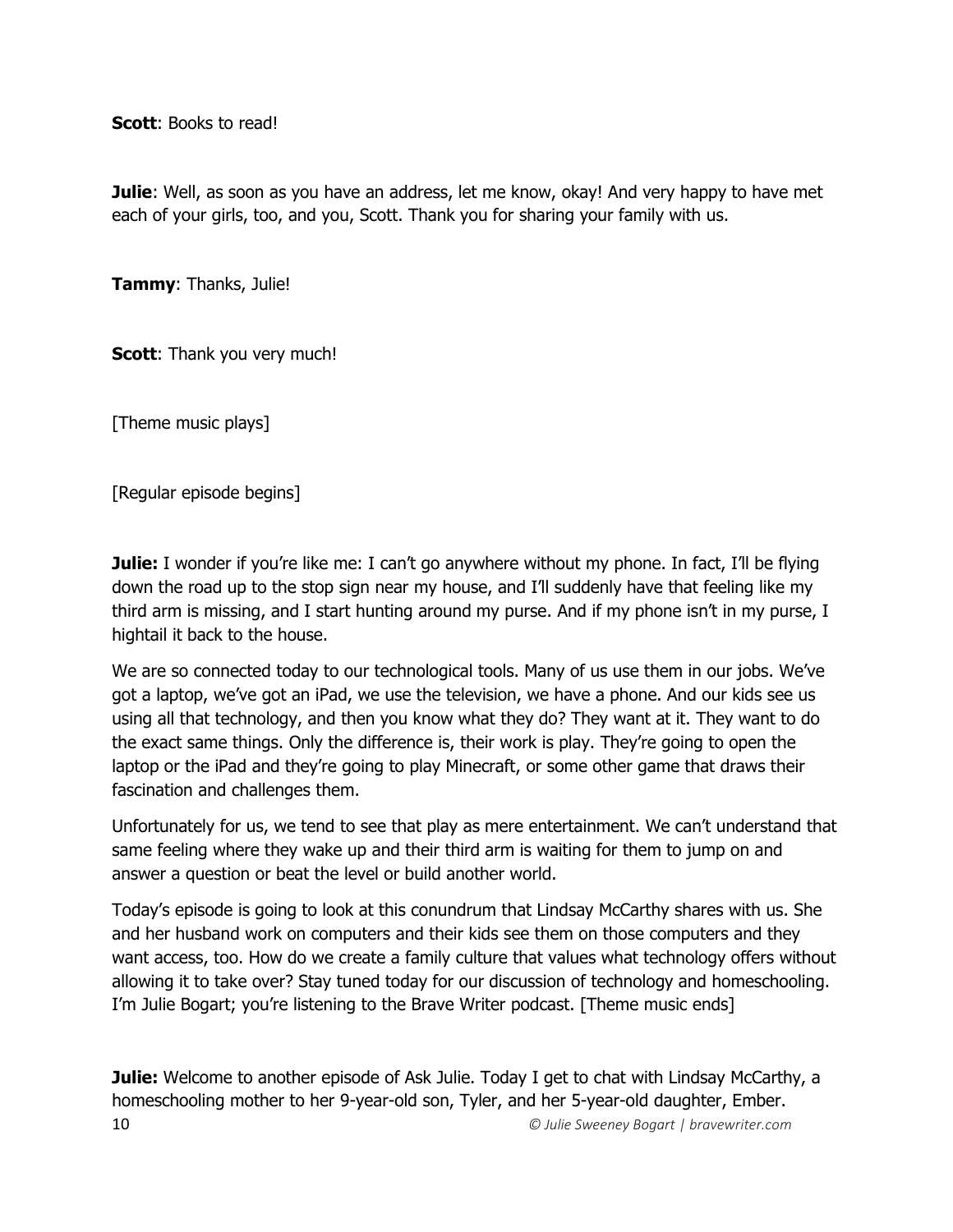Lindsay and husband, Mike, and their family split their time between West Chester, Pennsylvania and Silverthorne, Colorado. Her whole family loves to travel as often as possible and I'm totally jealous of all the places they go. Just last year, they visited the Grand Tetons in Yellowstone National Park, and they even trekked all the way to Jackson Hole, Wyoming to experience the total solar eclipse. Lindsay also runs a Facebook community called "The Miracle Morning for Parents and Families." When Lindsay applied to be on this podcast, she had a concern that so many of you share. She wrote the following: "One of my biggest struggles is how to help my kids love to read when they are bombarded with easier forms of entertainment and fact-finding due to technology." Technology, that beast that we're all trying to tame! That's the big kahuna. Welcome, Lindsay, to our podcast!

**Lindsay:** Hi, Julie! Thanks so much for having me.

**Julie:** So great to have you. So, tell me a little bit about that. What is the vexing problem you have in your homeschool today?

**Lindsay:** Yeah, I mean, it's just what you said, "the technology beast." My husband and I both work from home, we work on our computers, so our kids see us on technology a lot and they also want to be on their tech and can't really distinguish the difference between them looking up information on YouTube for entertainment purposes and what Mom and Dad do, you know, creating content on their computers.

**Julie:** So, tell me a little bit more about that. What are the kinds of YouTube videos that attract them?

**Lindsay:** They do watch a lot of educational ones. Tyler loves science, so he's gotten really into these mystery dog videos, which I'm all for technology, like it's a great tool. But I'm just trying to find that happy balance of we still enjoy reading and being outside and all these other things, so where do we draw the line?

11 *© Julie Sweeney Bogart | bravewriter.com* **Julie:** Yes, the line, that very important line that we're all trying to find [laughs]. I know in my family that I went through iterations of trying to understand how to manage technology. Of course, my kids grew up before the internet when they were little, and about the time that my son Noah turned 8 or 9, the internet was born and suddenly video gaming and online gaming and, eventually, Myspace and LiveJournal, and all of these options for becoming active socially—and through YouTube—were staring us in the face. And we tried many methods to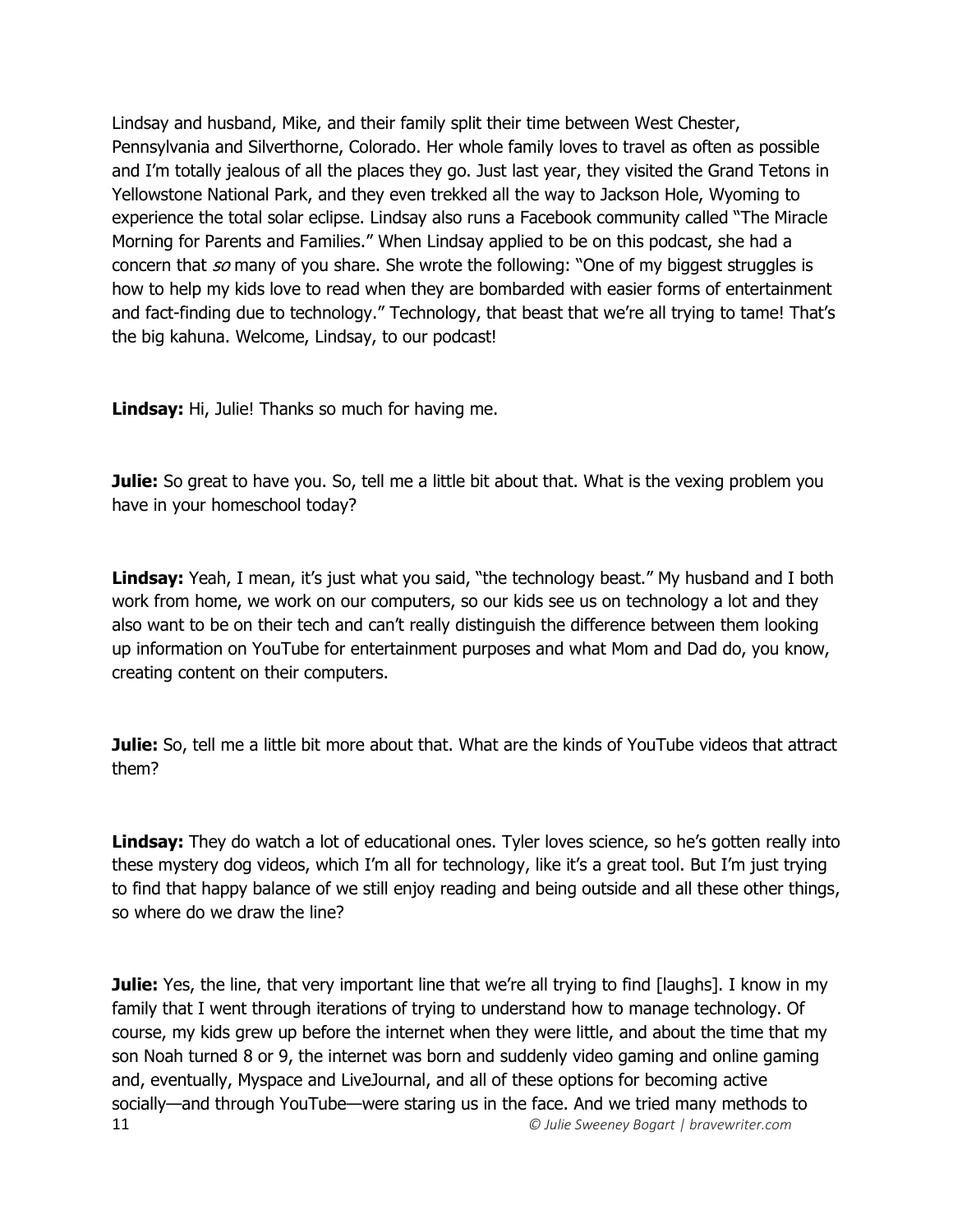understand the role of technology in our lives, whether it was limiting it or not limiting it. What are some of the strategies that you've tried to sort of create a relationship with technology in your family?

**Lindsay:** Yeah, well, something we've been pretty intentional about is defining our family's values. And in our family, we value creativity, we value words, we value reading, meditation, mindfulness, and serving other people. And we actually created a morning ritual, with the help of our friend Hal Elrod, that's called the Miracle Morning. As part of that, nobody in our household is allowed any tech until they're finished with their Miracle Morning. So, that's kind of been our main strategy, but once that's done it's kind of a free for all [laughs].

**Julie:** Well, give me an example of what the elements are of your Miracle Morning, so we can just get a sense of what it is and why it's valuable to your family.

**Lindsay:** Yeah, so, it follows an acronym called CHARMS, which stands for Creativity, Health, Affirmations, Reading, Meditation, and Service. So, those are the things we do first thing in the morning. So, literally when I wake up, I meditate. I read something, I write in my journal, I say my affirmations; I have a vision board that I look at. And then, when I get up, we eat a healthy breakfast, and then the kids and I will exercise together, and then I kind of help them go through their CHARMS.

**Julie:** How do they like it? Is this something they enjoy?

Lindsay: It is! It's something they enjoy, and a lot of mornings they'll kind of get lost in that creative process, and they kind of forget about technology for a while. And it's as soon as they're done, though, they start to get bored with that, then they're like, "Oh, now I need tech."

**Julie:** So, tell me a little about the habit that is technology in your life. Have you ever measured how many hours a day you're online?

**Lindsay:** No, that's a great question, Julie, and I don't know that I've ever intentionally measured that [laughs].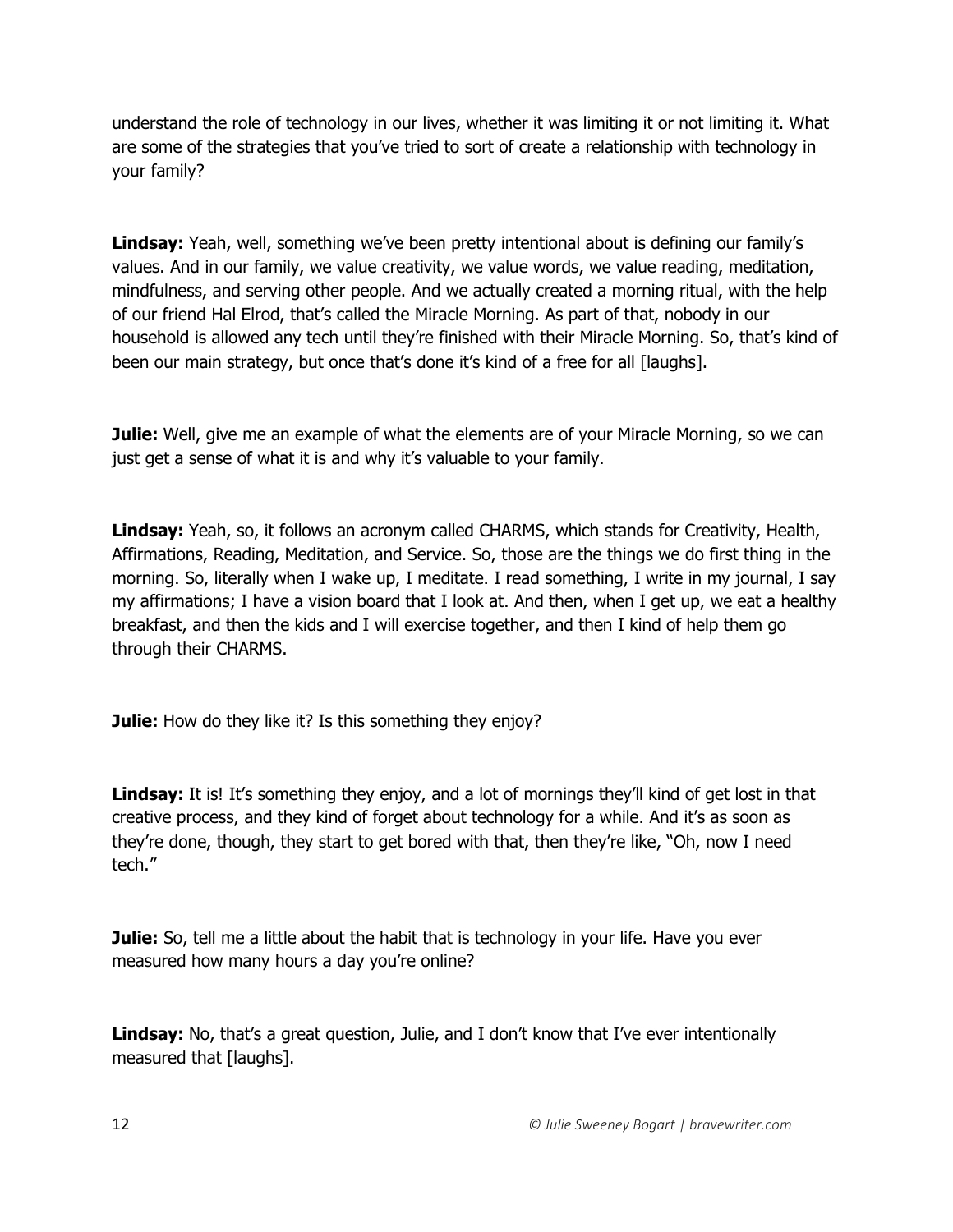**Julie:** [Laughs] Well, I'm ahead of myself but we're going to talk more about that later in this podcast. So, if you just were to make a guestimate, would you say that you go online only after your Miracle Morning, do you ever look at your phone before you get out of bed? Do you ever look at your phone when you're talking to somebody else on the phone? Like, maybe you're talking to someone on your phone and you've got your laptop open at the same time. Do you ever use technology in ways that you might naturally frown on?

**Lindsay:** Yes, I definitely do that.

**Julie:** [Laughs] Now, you mentioned that one of the things you would love your kids to be is readers, and you're worried that they're reading mostly online and not so much books. Tell me how much reading you do in books compared to how much you do online?

Lindsay: Yeah, well, every—see, that's the thing. Like, I do my Miracle Morning when they're still asleep, so they don't actually see me reading physical books.

**Julie:** Oh, they don't? Okay. So, there isn't a time during the day where you'll pull out a novel that you're reading and sit in a chair and read?

**Lindsay:** We listen to audiobooks in the car a lot and that's how we—our family kind of gets the same story at the same time. And we read at bedtime every night.

**Julie:** Oh, that's beautiful. Love that. That's beautiful. In fact, my mom had a rule for me growing up that worked really well. She said we were allowed to stay up as late as we wanted in our bedrooms, as long as we were reading [laughs]. And so, I really became a bedtime reader. I would often wake up at like, 3 in the morning with the lights still on and the book across my chest, you know? Because I was reading until that last possible moment. But all three of the kids in our family really loved reading because we had so much permission to do it. So, I love reading at bedtime. I think reading to children at bedtime is absolutely vital and valuable.

So, let's get back, then, to this notion that you brought up. You want them to be readers, you don't want them only reading online. And yet they don't see you reading, and I'm guessing that what you're saying is you don't pull out a book during the day to read? Is that true? Like, a physical printed book, that doesn't happen very often?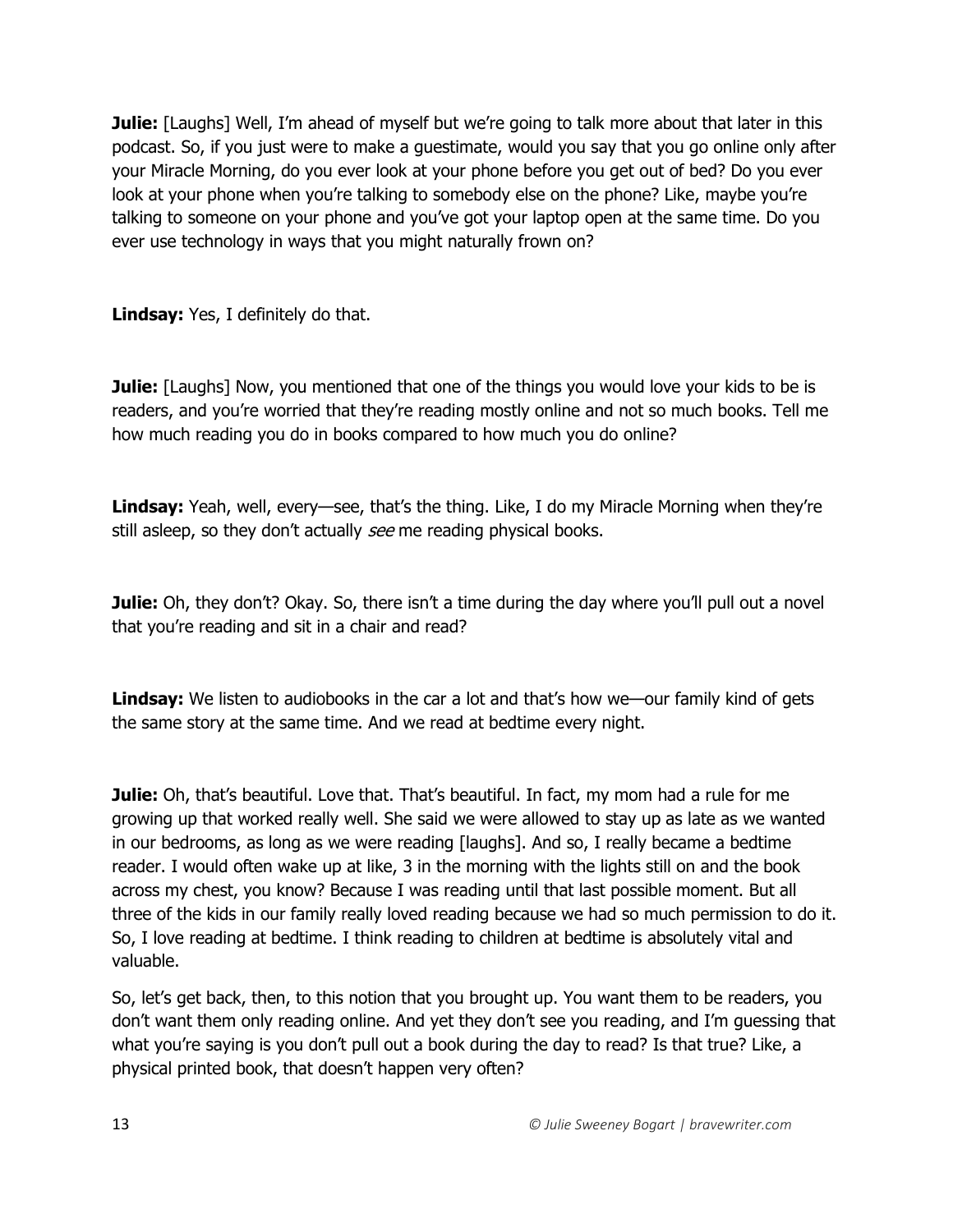**Lindsay:** Well, we have started practicing Poetry Teatimes, we do that once a month.

**Julie:** Nice.

**Lindsay:** So, that is kind of the one time a month that they see me pull out a physical book and read to them and with them, other than bedtime reading. But now Tyler is independent with his bedtime readings, so…

**Julie:** Which is wonderful! So, here's what I'm hearing. I'm hearing—tell me if I have this right—I'm hearing you have a value that I don't know yet where it comes from, but you have a value around a physical, printed book as being superior to reading online, or even listening to audiobooks even though you value that. But it isn't even actually your personal practice, would that be accurate?

Lindsay: It is my personal practice, but not in front of my children, if that makes sense.

**Julie:** Okay, so—that does make sense. So, what are you reading during your Miracle Morning? Are you reading a novel? What are you reading?

**Lindsay:** It's actually a magazine. It's called *Science of Mind*, and they have these little daily snippets that are really quick and easy to read, and then I journal off of those.

**Julie:** Okay, so, you're reading some kind of spiritual inspirational literature in the mornings, on a daily basis, which is wonderful! So many people benefit from that. I think it's a wonderful start to the day practice. I even wrote the *Gracious Space* books with that in mind. Something to digest that's simple and short and helps you set your mindset, or your frame of mind, for the day, so that's beautiful.

So, now let's circle back to this notion that you want your children to have not only technology as the source of their reading life. What I'm hoping that you're gathering from our exploration initially is that you are conducting, as an adult, a rich, vibrant life that includes attention to these amazing travel experiences, nature experiences, that has a spiritual component to it. That is intentional about affirmations, about creativity, about getting outside, exercise and health, good healthy food. And yet, you are feeling anxious still about the role of technology in your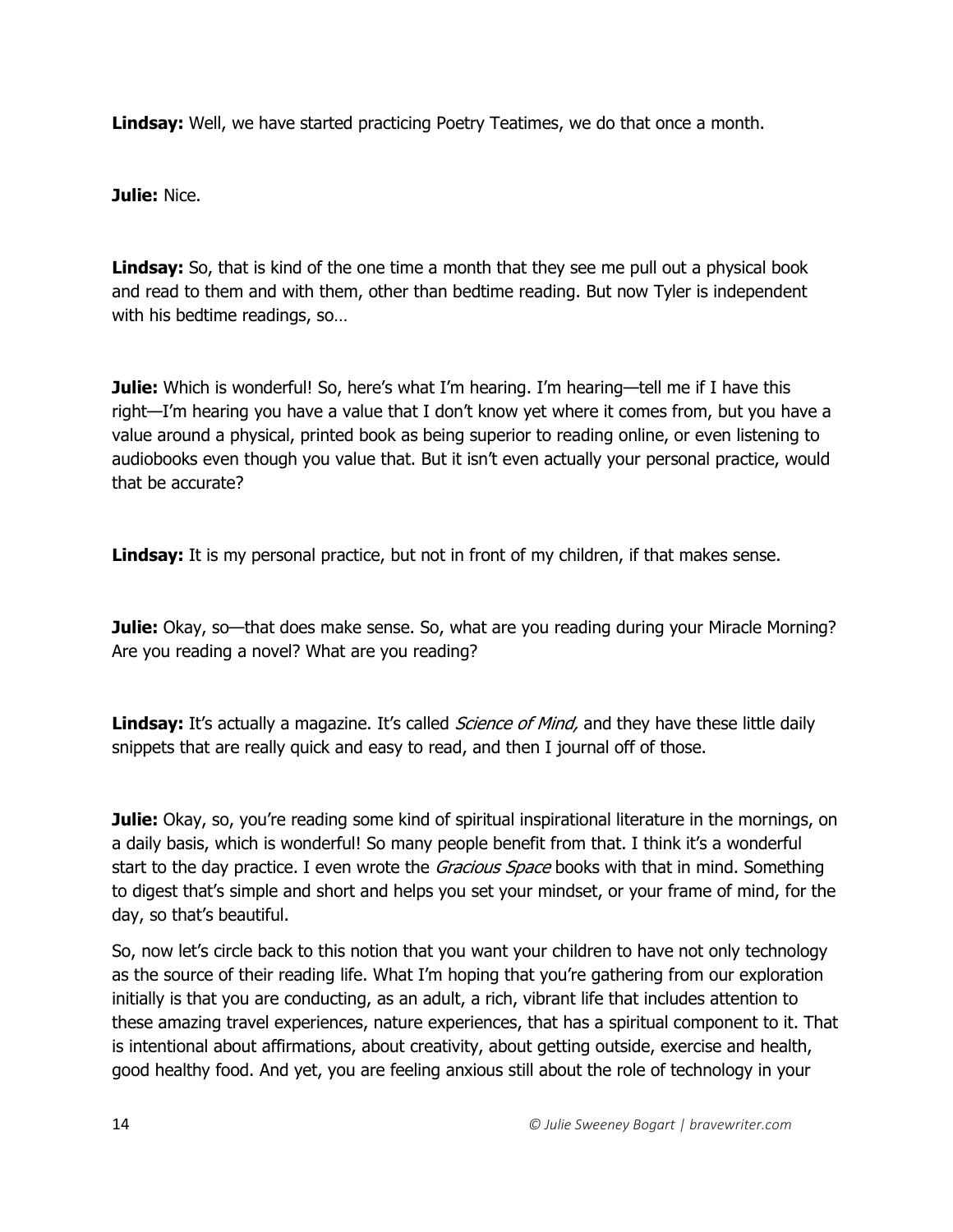children's lives and the cure for it, which might be reading, isn't even a natural practice for you in your daily life. Is that a fair description?

**Lindsay:** Yeah, that's totally fair.

**Julie:** Alright, so let's now demystify the romantic notion around a physical book [laughs], because this is just nostalgia for the past. I'm not saying that we shouldn't read books. We can read them on Kindles, we can read them on Gutenberg Press online, we can listen to them as audiobooks, or we can hold a physical book. There is a benefit to holding a physical book there's something about being able to page ahead, page back; the brain holds onto content based on where it shows up, two-thirds of the way through the book, on the left-hand side, second paragraph down. It encodes the book in a way that Kindle sometimes… It's challenging. You can't remember where you saw that phrase, you don't know how to get back to it. So, there is value to it, but it isn't the kind of value that we sometimes are assigning, which is that somehow the technology piece is the danger, and if we were off technology, we would be learning something more valuable.

So, first, let's just strip away the delivery system. Reading matters. But reading today comes in so many more formats and opportunities than when you and I were growing up, before the internet. And so, first, I would love it if you could start quantifying how much reading your kids are doing during the day. Reading that has nothing to do with books or reading that has to do with books. So, you've got a son who's reading on his own at bedtime. You've got two kids that you are reading to every night, so those are coming through books. Poetry Teatime once a month. But what other reading are they doing?

Let's start to make a list, start observing and noticing. You know, take a month to just jot down, "Oh. He had to read a search engine to find that YouTube video that he wanted. He read all the comments. He read the discussion over on this one page that led him to watching this other movie." Start paying attention to where reading is showing up. Reading instructions for how to use something. Reading the shopping list back to you while you're in the grocery store. Where else is reading showing up in your child's life? You might be surprised that there is more going on than you had currently valued. So, that would be one of my first suggestions. How does that feel to think about?

**Lindsay:** I like that. I'm a big believer of what you track is what shows up in your life.

15 *© Julie Sweeney Bogart | bravewriter.com* **Julie:** Yes! And I think one of the dangers with homeschooling is that we are conditioned to romanticize the past. There is something very one-room-schoolhouse about home education. And this feeling of nostalgia for a simpler time—of course, the times in the past were not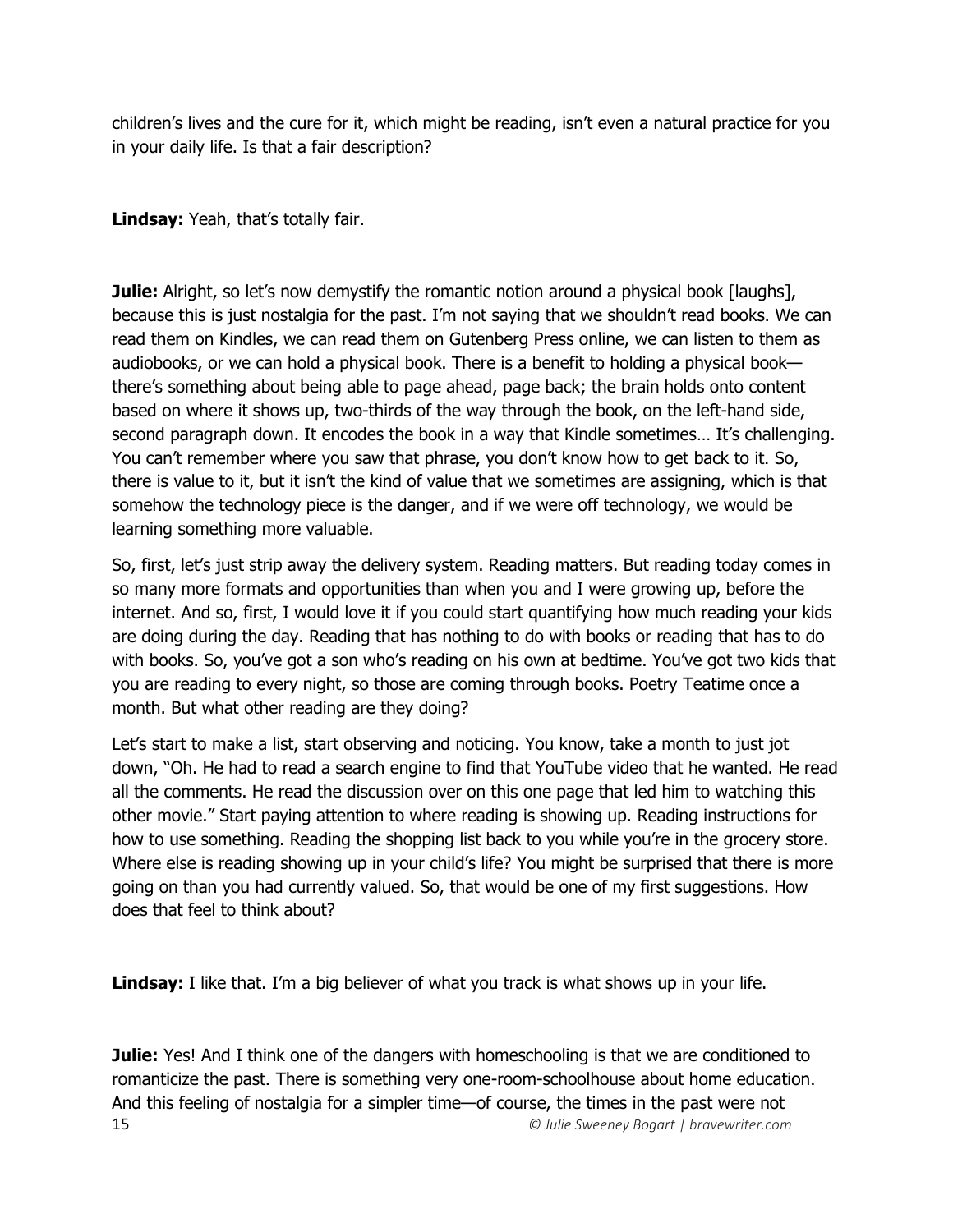simpler. They didn't even have dryers [laughs], you know? They didn't have washing machines. They were like, handwashing clothes. I'm promising you, it was not simpler.

What we have today is this onslaught of options and opportunities, and sometimes we devalue them because they don't match this sort of idyllic, natural lifestyle that we associate with the past. But it's also the terror of children being exposed to things that we aren't sure we want them to know about yet. So, that combination sort of seizes us up. So, if we can start by actually valuing what is showing up in the space, in their current lives, we can lower our anxiety around the unknowing. We can start to see, oh, my child is learning to read, my child values reading, they use it as a tool in all these ways that I hadn't fully accounted for.

The second thing that I want to ask you is: when your child or children find something on YouTube they want to watch, what usually happens? Are you a part of that experience? Do they do it alone in a bedroom? Is it a shared experience? Or they watch it and then they invite you in? What's that like in the family dynamic?

Lindsay: Yeah, so, they're not allowed to go in a separate room to watch it. So, we're all usually in the living room, but everybody's kind of on their own device. So, tech-time, they get two hours a day, and that's really so I can get some of my work done. So, it's basically a tech babysitter so that I can get something done.

**Julie:** Well, that is so honest and not necessarily inappropriate, either. I understand the need for time and space. When I was working as a freelance writer and ghost writer and editor, I used to hire sort of a mother's helper. I had a 13-year-old come to my house and play with the kids for two hours or three hours while I worked on my computer. There is a need, if you have a hustle on the side, to make sure that your kids are happy and safe and entertained. And playing Minecraft or watching YouTube videos is not an unreasonable way to make that happen. That is certainly valuable.

One of the dangers that I would submit to you is if they only associate it with time when you are not with them. Then, I think, the technology becomes a forbidden fruit. It's only used as a babysitter. What would happen if, after that two-hour time period was up, you rejoined them and said, "I want to see your favorite video that you looked up. I want to watch it with you." Have you done that with them? Have you valued what they did in your absence by joining it afterwards?

**Lindsay:** I have not.

**Julie:** Do you think that's something you could try?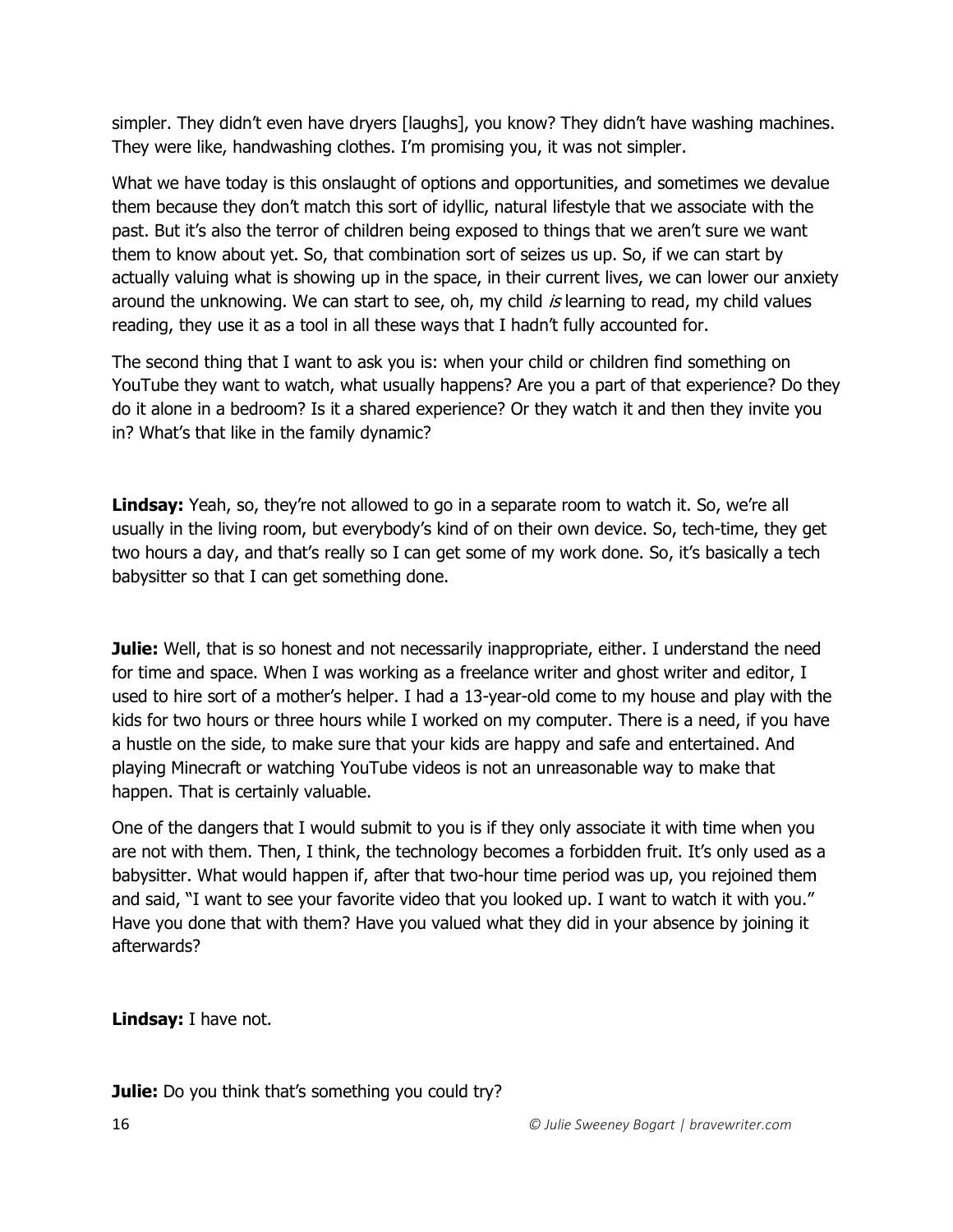**Lindsay:** Yeah, I love that idea actually.

**Julie:** One of the things that makes something scary in families is when it seems invisible to us. So, if our children are on technology, the conversations they're having with the screen are happening inside their heads and we don't know what those conversations are. So, we're more likely to value a board game that we see happening out in front of us because we can hear them discussing the rules, rolling the dice, having a conversation with a sibling, getting in a fight. You know, we can sort of be a part of that experience and monitor it and support it and help it. But when they're facing a screen, it's like they exit the world of community and they go into this private place that can be both wonderful for them or scary for us. So, one way to eliminate the scary side of technology is to be a joiner. You know, show me what you just watched. Teach me how to build a world in Minecraft. I want to play you in Wii Bowling. You know? Joining, becoming a participant, putting your child in what I call the driver's seat: letting them teach you, show you, invite you into their superior experience. The thing they're an expert at that you don't know.

**Lindsay:** I love that.

**Julie:** Wonderful. Good! So, so far, we've got: make a little list, pay attention, observe all the places that they're reading. Start to value those. Be alert to what they are. The second thing is let's join them in their technology and not leave them isolated. Not assume that it's a privilege, or a prize to be won, or a distraction when Mom's busy, but it is actually [a] constitutive part of their development as learners.

You know, a lot of times, we ask our kids to love learning, but we aren't a fan of the thing they love to learn. So, here we have an opportunity to join them. To recognize that they are being intrinsically motivated to seek out learning opportunities for themselves online, and then we get to join them and allow them to show us, to show off, what they're learning, which is a powerful experience for kids.

You know, sometimes children will stumble across a YouTube website for origami, or slime, or how to bake muffins, and here they are actually curious and interested, but they don't have a parent who's available to shop for the resources, to sit down with them and help them do the origami, so what they become is spectators of somebody else's active life. And what we want to do is allow them not just to be a spectator, but then to turn it around and have that exciting experience become their own.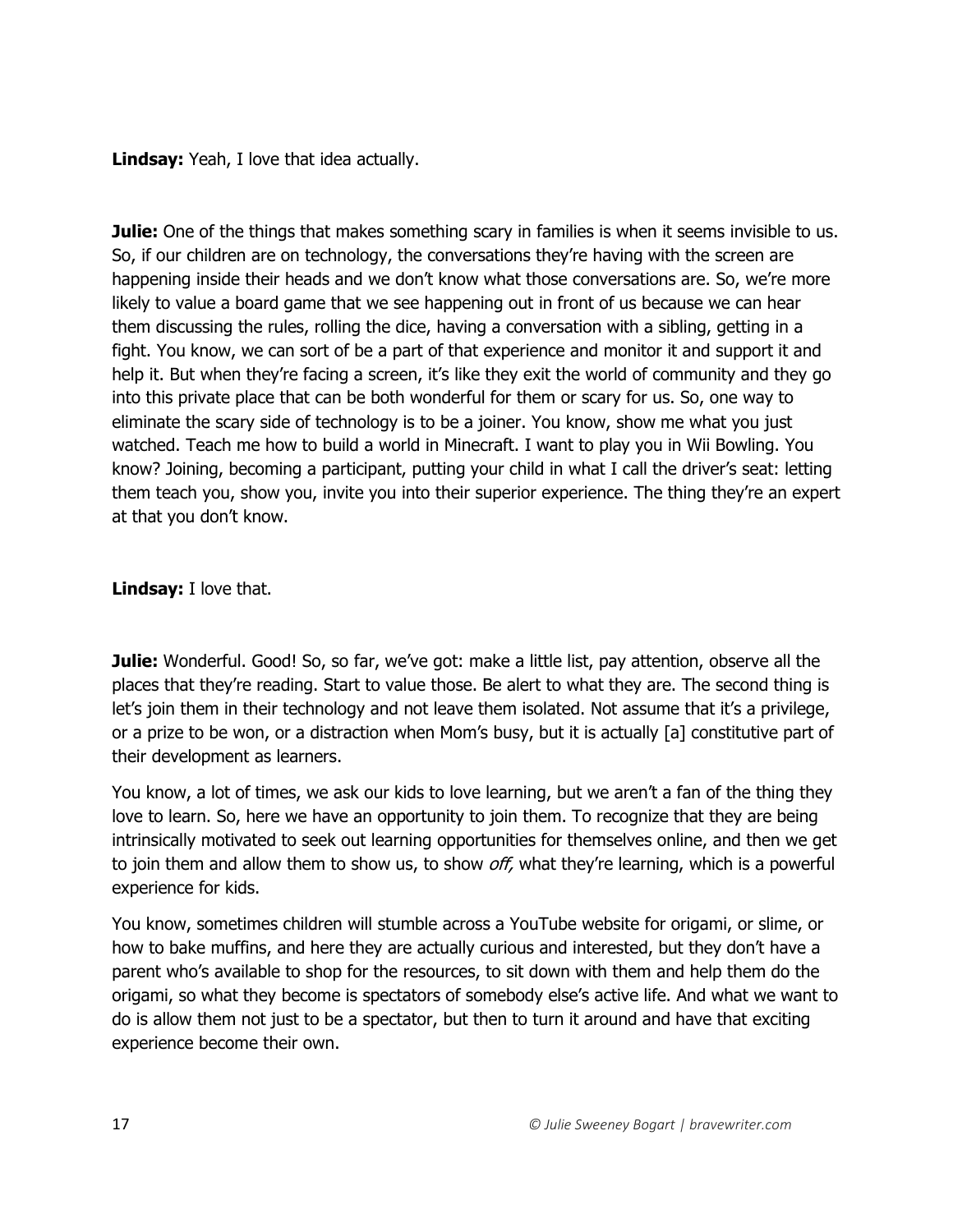Here's how I know you're the right kind of parent for this, you literally took your family to see the total solar eclipse in Jackson Hole. You did not want to watch it on television. You wanted to be there in person living under the sky with this community of people. So, now let's treat the YouTube technology that they're using the same way. Find out what it is they're doing, what they're interested in. You know, if they're building Minecraft worlds, become interested in Minecraft. And then even do diagrams, talk about it. Record what they're learning, write it down, put it in a notebook.

One of the most exciting experiences I had with Liam, when he was struggling with dysgraphia between the ages of 9 and 12, is we decided to make a notebook that was a map of imaginary islands. He was so good at maps because he loved online gaming. And it occurred to me that if he couldn't handwrite the alphabet, maybe he could practice using a pencil by drawing maps. And weirdly, it worked because there was no pressure to be accurate. So, what we would do is we would sit, look at a sheet of paper, and I'd say, "Draw an imaginary island." I taught him how to symbolize mountains, the ocean, high elevation, low elevation. We created little map keys. He included military, weapons, super powers, flags, a motto for each island. It took us about a year to do eight or nine islands, and some of it he handwrote, some of it I jotted down for him. But it was building off of his online gaming life rather than ignoring it, denying it, and treating it like it was just entertainment. Does that make sense?

**Lindsay:** Yeah, totally. And Tyler is really into Minecraft, and I've kind of let him run with that, but I would put it in a box for him and say that's *your* thing, Ty. And I've taken him to Minecraft conferences and I tried to learn and he's like, "Mom, you're hopeless [laughs]; you don't get it." So, I've tried to step into his world a little bit and I feel like I let him run with it to a degree, but I don't—I'm not a full participant in it with him. And actually, that's how he learned to read is he was so interested in Minecraft that I bought him all these Minecraft books and I said, "Buddy, I don't have the time to learn it and teach you. So, here are all these resources for you. Go ahead." And he did! He taught himself how to play Minecraft, and to read, because he was so interested in it.

**Julie:** So, that's a fabulous example of you partnering with your child, though. I would say that you were a meaningful partner by purchasing those books, taking him to conferences. You don't have to become a skilled Minecraft player to value the way that Minecraft shows up in his life. You are doing that.

What I invite you to consider now is not seeing it as a treat but seeing it as a constitutive part of his life. His work in Minecraft is every bit as real as your work for whatever your online business is. It's the same thing! He's a child, so it's going to be Minecraft. He's not going to be developing a blog where he invites fellow kids at his age. However, it certainly may become that! You just never know. I know children who actually record themselves building and playing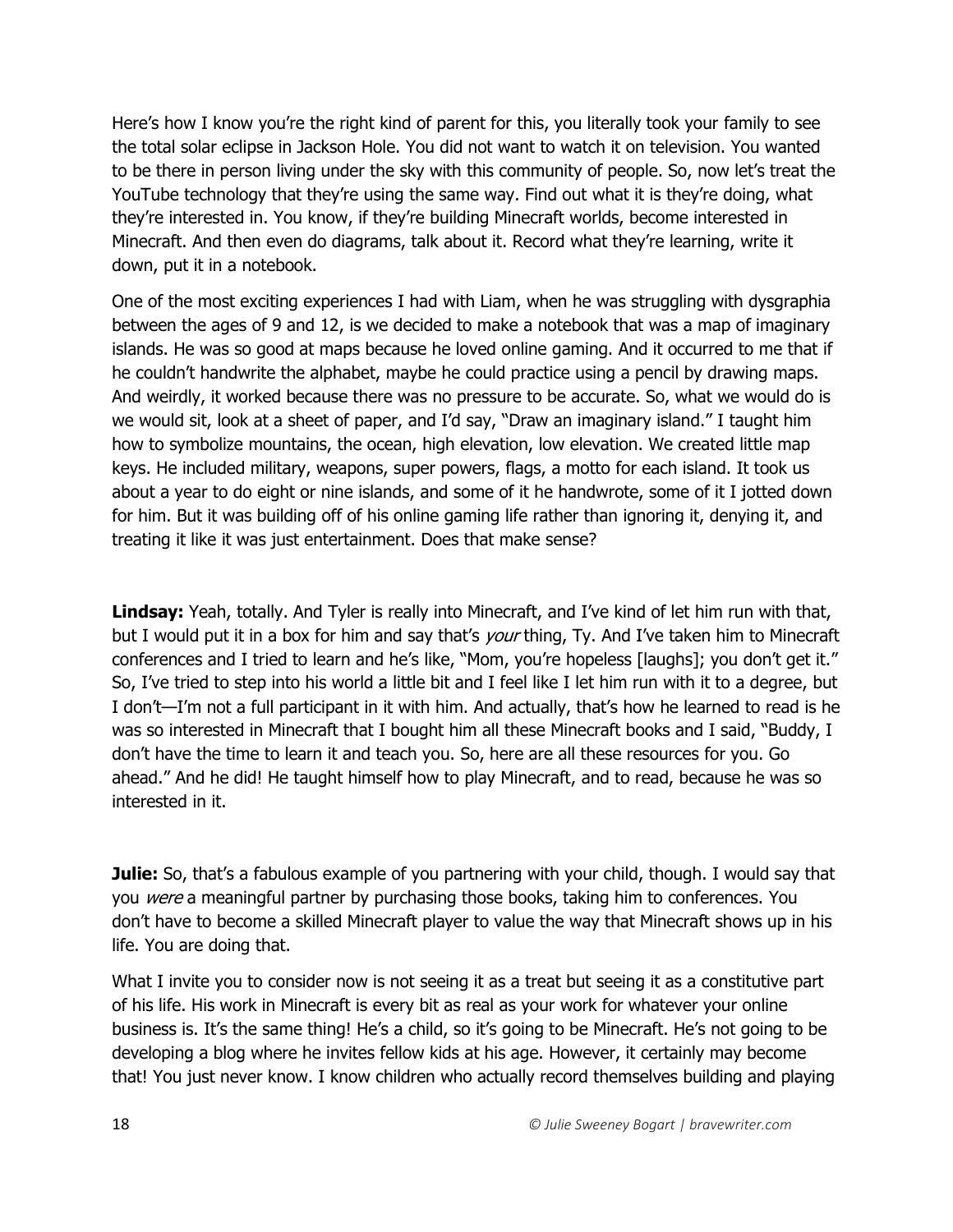games and they have their own YouTube channels, and they share that with the world at whatever age that becomes meaningful to them.

So, one of the things we want to just stay interested in is how the passion a child has shows up in their lives and leads them into all kinds of learning. And I think you're on a great track. What you want to do now is let go and embrace it. Be interested.

The other way that we support our kids in interests that maybe aren't ours, so for instance, I had a daughter who was very motivated to get interested in fashion. So, I did what you did, I ordered her all the subscriptions to *Elle, W, Vogue,* you know, the different sort of high fashion magazines that I knew she would love to read. We went to Chicago's Miracle Mile, and we looked at all the stores, and then she started a blog. And she taught herself how to use HTML, this is back before we had pushbutton publishing. She was doing just a fantastic job of this. But one of the things that I wasn't good at really was shopping with her for clothes. So, she found an older student, a student of ours from college who was a friend of the family, to go with her. And they shopped at thrift stores every week. She learned all about fashion blogging online. I didn't have to become an expert in fashion. I just was able to supply her with resources to come alongside. We built spelling lists from fashion magazines. That was the way that we were able to train her into the expertise she needed.

So, one of the ways is supplying resources, research, transportation, money. These are the ways parents support interests. But what you can do for *yourself*, on the back-end that your kids don't know about, is writing down what they're getting out of it. Translating all that activity, interest, and energy into the educational language that reassures you the kind of learning you want your kids to have is actually happening. So, as you're looking at this Minecraft lifestyle of your child, seeing it as a friend of learning rather than as entertainment for after they're done learning. It's the same thing.

And as you're considering now how to incorporate technology into your family life, I invite you to consider a third thing: how you talk about it. And I know, because you're an affirmation person and a language person, that this will resonate with you. If technology is seen through the lens of something that needs to be controlled and managed, and as a reward and entertainment, it becomes ice cream. It becomes this thing that we only get if we've been good, or a special occasion occurs, or if Mom isn't home, you know? It becomes this thing that we have to manipulate people to get. Instead of it being the tool and resource that is a complement to the lifestyle you're already leading. So, when I asked you to think about how many ways you use technology, how frequently it shows up in your own life, we want to make space for that in our kids' lives while also offering them the buffet of other ideas and options so that it isn't the only satisfying treat in life.

19 *© Julie Sweeney Bogart | bravewriter.com* **Lindsay:** Yeah, I like that idea, too. I mean, we've had conversations with them that technology is this wonderful tool and we need to treat it with respect, and that there's also this whole wide world out there. That's why we do so much travel and have all these wonderful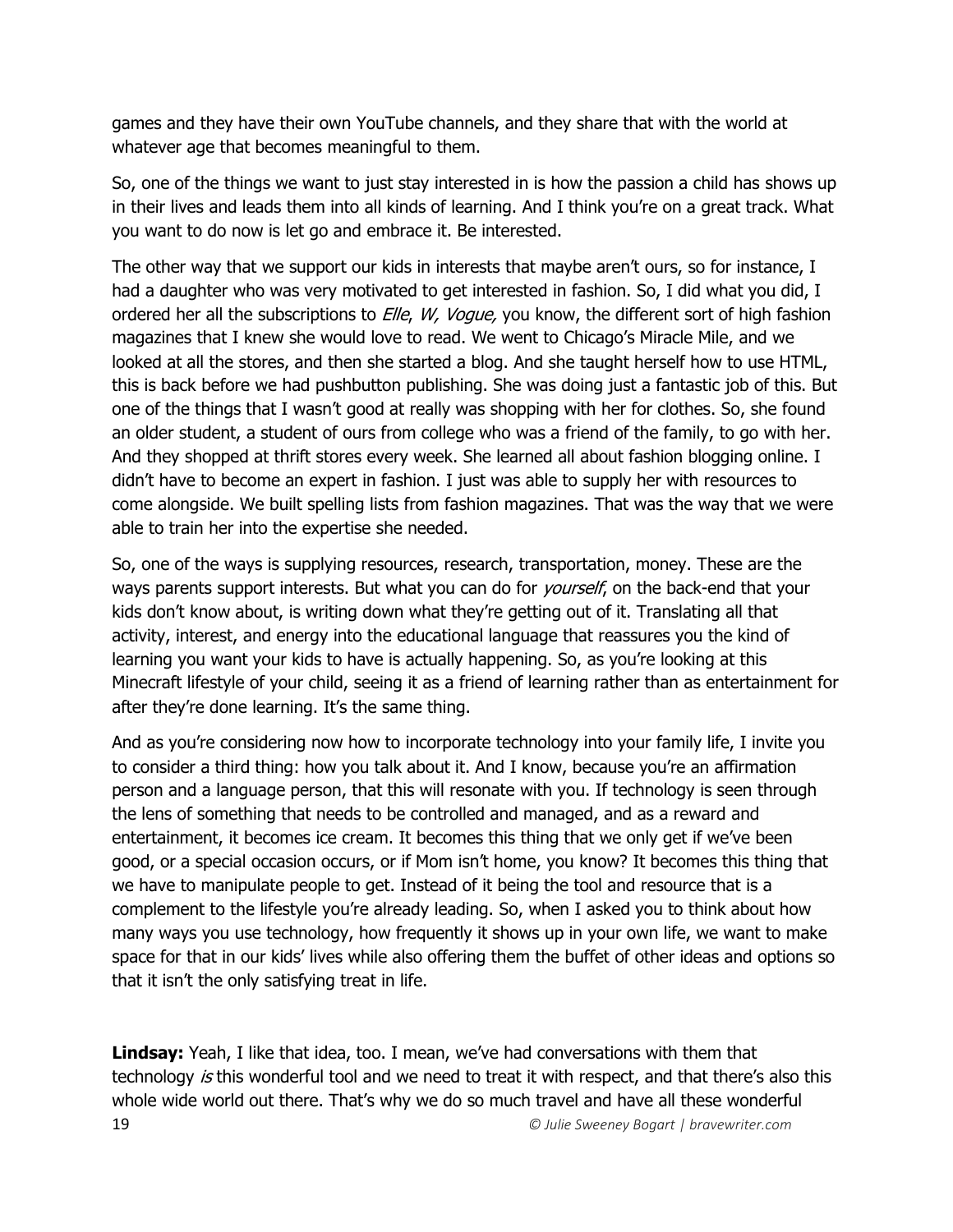experiences planned for them, because we want them to see the world, not just see it through a screen.

**Julie:** Absolutely. And I think if you see the screen and the real world in dialogue with each other, you're going to be pleasantly surprised at how much you are making that life possible for your kids. It's clear to me just from reading your background and the intentionality with which you parent that that is their life. What may be uncomfortable, what may be challenging to sort of take in is that technology is not only here to stay, but adults rely on it 10-12 hours a day, every day. That is the world we live in. The phone is a second brain for most adults.

So, what we really want is for our kids, not only to have respect for technology, but to know that they're in this dialogical tension. That they are out in the world and they are also on their phones or on their devices. One of the great opportunities that you have, I think, is to be a part of their technological lives and build from that. So, if they're watching a YouTube video that's very silly about, let's say, a series of books that they're reading, challenging them, supporting them to make a similar video. Or, to do the activity in their family—in your family.

One of the things we do in Brave Writer with our Arrow and Boomerang literature guides is we include book club party ideas to go with enjoying those books, so that kids are invited to bring family and friends together, build activities, learn how to host a party, experience and explore the book using crafts, art, food, entertainment that is of the human community kind. You don't need to do that six hours a day. But if you do those kinds of experiences once a month, once a quarter, you start to build a craving for more of those experiences. Too often what we do with our kids is we say, "Please, don't get on technology." But they don't have a meaningful vision that is a stimulating alternative. So, part of what our job as parents is, is to create that for them! Even if it's just a once a month experience.

**Lindsay:** Yeah, Tyler and Ember actually had a Harry Potter-themed birthday party this year and it was really fun.

**Julie:** So fun!

**Lindsay:** They played Quidditch in the backyard and, yeah [laughs].

20 *© Julie Sweeney Bogart | bravewriter.com* **Julie:** I think you know how to do this. I actually think you're probably doing a really good job of it, and there's anxiety, partly because of their ages, about what amount of screen-time is too much. So, maybe instead of quantifying number of hours, pay attention to the level of engagement with their own lives that you see manifesting in your children.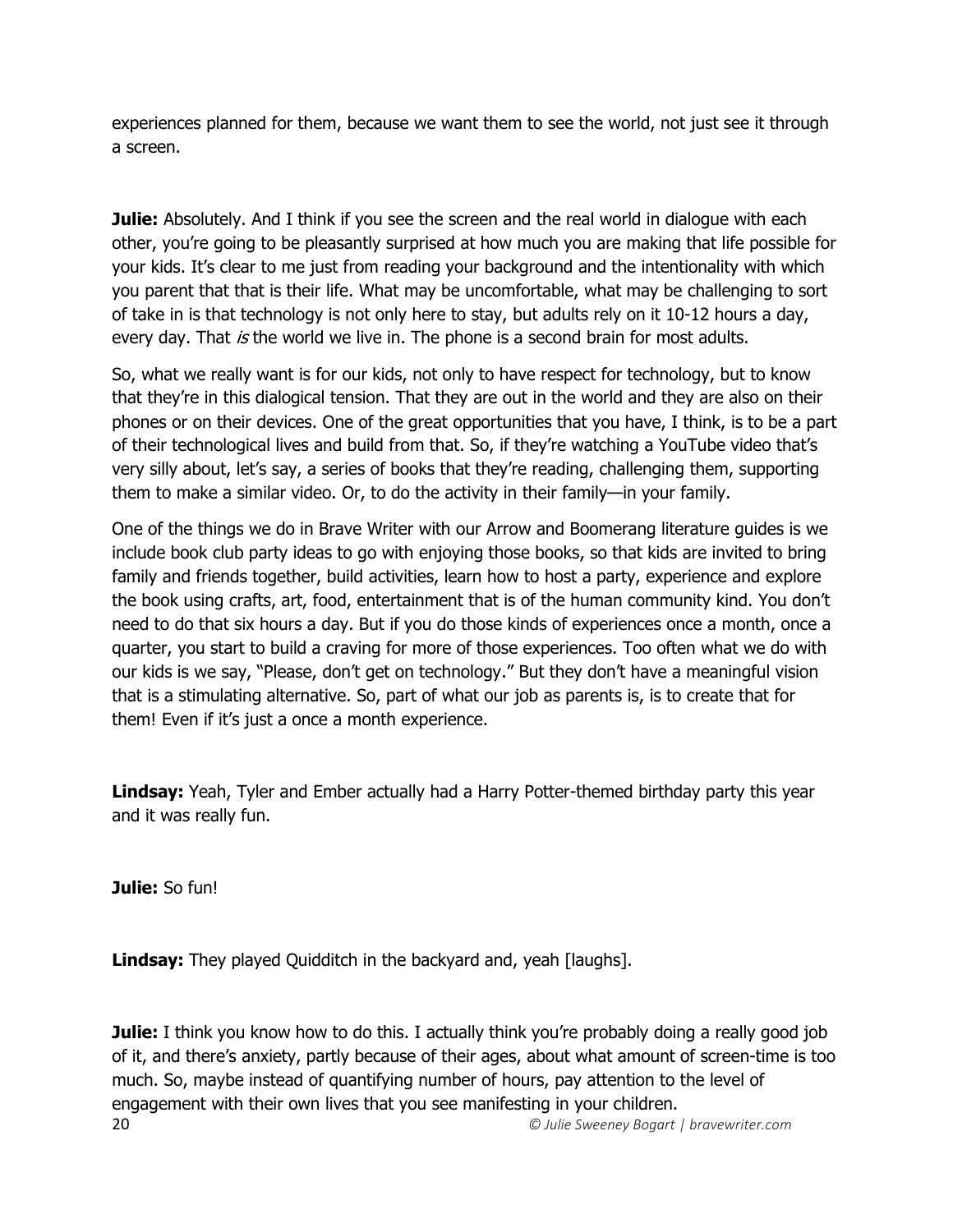One of the tools of enchanting an education that works well for younger kids is surprise. So, you may consider surprising your kids once a week, once every two weeks, where you supply something they didn't expect. Send your kids to bed. Put out on the coffee table something to be discovered. Art supplies, a deck of cards, a brand-new tabletop game, dress-up clothes, binoculars, Chinese checkers, pick-up sticks, Jacks. Something that you, sort of in your nostalgia for a simpler time, would love to see your children do. Leave it available. Don't comment on it. Let them discover it by themselves in the morning. Tyler or Ember may say to you, "Mommy, what is this?" Say, "Hmm, I don't know, why don't you take a look and see?" And allow them to discover it and then involve yourself over time. Let them discover new practices, playthings, opportunities that will surprise them. Video is endlessly surprising. It's one of the reasons they're always drawn to the computer screen. So, if you want to complement that experience, think of ways to show up that are surprising for your kids.

**Lindsay:** That's a great idea. Ember loves to watch those videos where it's like someone opening a toy.

**Julie:** Yes!

**Lindsay:** And I'm always so intrigued. I'm like, why is that so fascinating to her? Like, wouldn't she rather open her own toy, but that's what you're saying. Surprise them, let them have that experience of opening something new. Just put a bag on the table and what's in the bag?

**Julie:** Absolutely! Absolutely. And you know, the things that can be in the bag can be so different than even some plastic toy. It could be a collection of nature items and a card with a big question mark, and you could even use technology to say let's go on a scavenger hunt online to see if we can find out the Latin name for each of these nature items. You could start to showcase the use of technology even around the things that are natural, that are real, that you want them to know.

So, think about the dialogue between technology and real life and help them have those experiences. Maybe you even film them unboxing something and share it with their dad that day. Start to see it not as this taboo that you're only allowing them to have after they've done their fitness work. See it in dialogue and start to expand their experience of the world.

You know, as we go into the summer months, and I know we'll be airing this podcast in the fall, but as I think of you going into your summer months, there are so many backyard games that are perfect for this kind of unboxing experience, whether it's badminton, or croquet, or lawn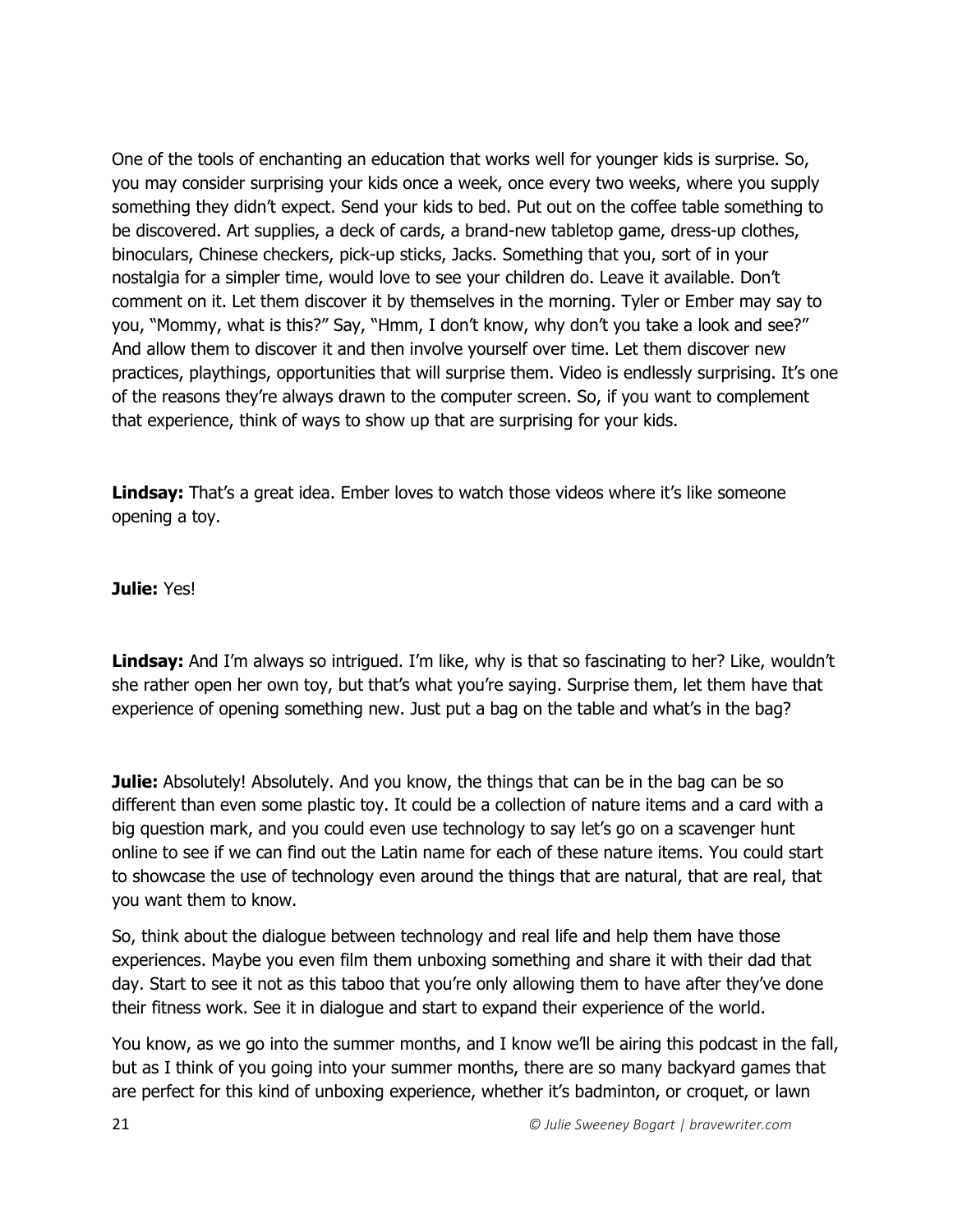bowling. You know? A Slip 'n Slide. One of those fun things you put on the end of the hose that makes the water squirt around. There are ways to invite them out of the house, away from the screen, that will feel like an adventure to them.

**Lindsay:** Mhm. Yeah, something they love to do is create obstacle courses. So, sometimes I'll just like put a bunch of stuff out in the living room and say, "What can you make with this?" And, "Create an obstacle course for your fitness today."

**Julie:** I love that idea! What a fun thing to do for kids. That's exactly right. Or treasure hunts, you know? They have to solve clues. For your 5-year-old, each of the clues could just be a hand drawn sketch for where the next clue is and at the end of there's something fun for them to do that's new. Those are preliteracy skills, actually, so that might be fun. You could put the first letter of the word. So, let's say you start in their bedroom and the first clue is, "The next clue will be behind the sofa." So, you put a great big 'S' and you draw a picture of the sofa. And then they get behind the sofa and they pick up the next clue and it's got a great big 'M' on it and a picture of the bathroom mirror. Like that. Help them discover the joy and mystery and surprise of early childhood, and you'll see them start to think of doing those things for each other as well.

**Lindsay:** Yeah, I love that. All these ideas are great.

**Julie:** Fantastic. Do you have any questions for me? Anything that didn't work, or that you are worried about as we come to the close of this conversation?

**Lindsay:** You know, I think what I'm realizing more and more is the way I talk about it. I'm always kind of negative around technology and I don't have to be. I remember Tyler was really into Pokémon GO for a while and it's literally how we would get him out of the house. We're like, "Hey Ty, do you want to go on a Poké-hunt?" And he's like, "Yeah!" And he was getting exercise using Pokémon GO because he couldn't wait to get to the next area. We took these long hikes playing Pokémon GO, and I don't know why I kind of steered away from that and became so negative around technology, so…

22 *© Julie Sweeney Bogart | bravewriter.com* **Julie:** Well, it's a worthwhile thought experiment for you. Maybe freewrite about it. You know, sometimes what I notice happens for me is I will be comfortable for a while in choices I make for my family, and then a subtle change will occur. A best friend says something that makes me feel ashamed of a choice I made, or I read an article online that suddenly casts doubts over a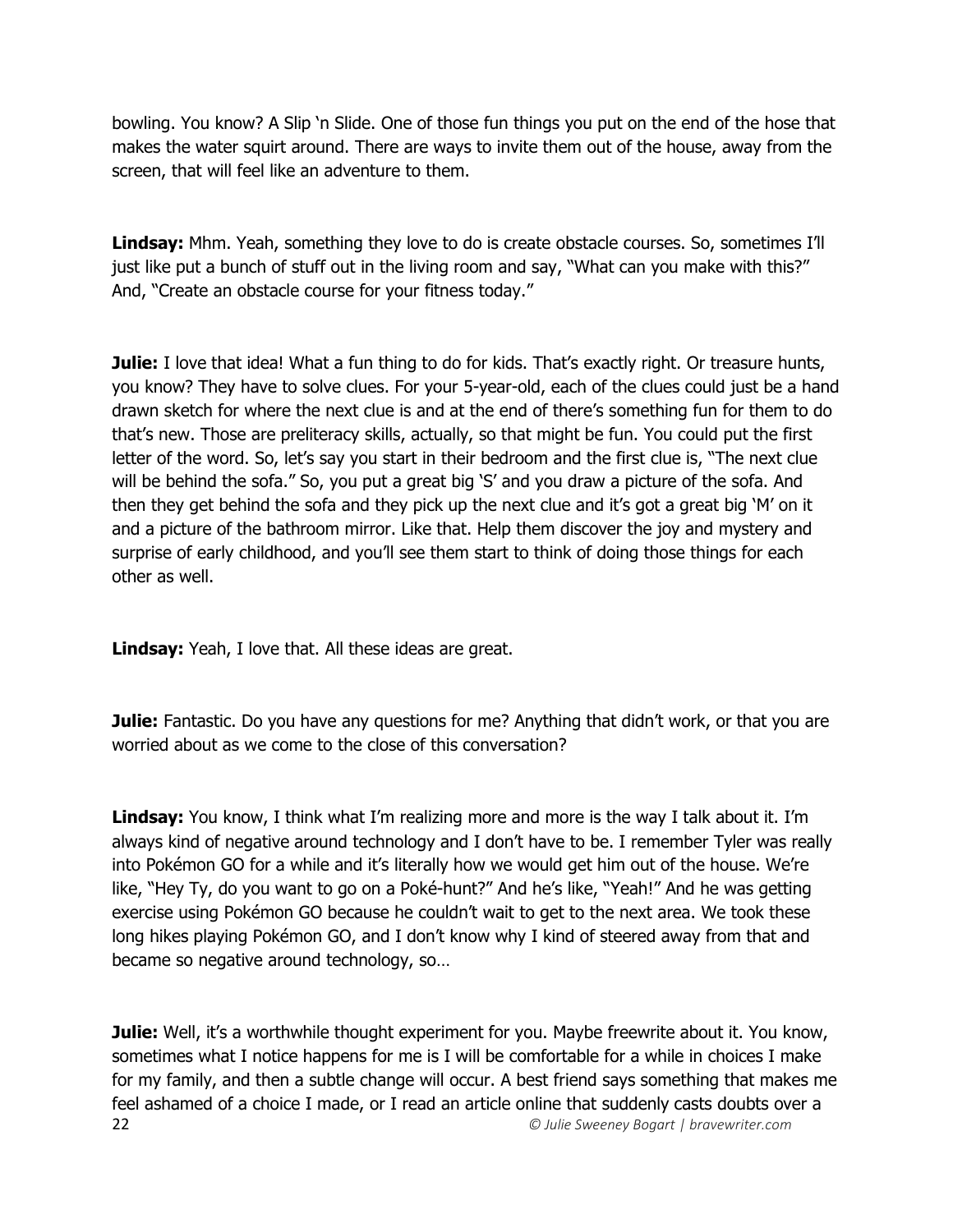practice that I've felt good about, and I will notice that, because I want to be a conscientious person, I will suddenly render judgement on a practice that was going just fine in my family. It takes a lot of courage to pay more attention to the health of your own kids than to the prevailing belief system that is being batted around, around you. And in terms of Pokémon GO, one of the great tools that a lot of families have used to help their families go on hikes is Geocaching, which predates even the internet. And none of—

**Lindsay:** Ty loves Geocaching.

**Julie:** Yes, exactly! Because here's the thing: it is capitalizing on the properties of surprise, mystery, risk, and adventure. That's why the internet and gaming is so popular with children. It taps into the four elements of enchantment: surprise, mystery, risk, and adventure. If you want non-technology to show up as attractive to children, add surprise, mystery, risk, and adventure to their regular lives. Borrow what you're learning from their attachment to technology and you will see them blossom.

**Lindsay:** Awesome. Thank you so much, Julie.

**Julie:** Thank you so much. Oh, thank *you*! No, it's—this is such a perfect question and I appreciate you sharing about Miracle Morning. If somebody were interested in that community, where would they go?

**Lindsay:** Yeah, Facebook is the best place. I run a group by the same name, the Miracle Morning for Parents and Families. I'm literally in their everyday, so [laughs].

**Julie:** Fantastic. Well, that is wonderful, and we will include that in the show notes. We will contact you again in the fall and see if any of these changes are valuable and helpful and hear how Tyler and Ember are doing.

**Lindsay:** Yeah, I have pages of notes, so this is great!

**Julie:** Oh, that's wonderful. Well, thank you for sharing your story with us, Lindsay.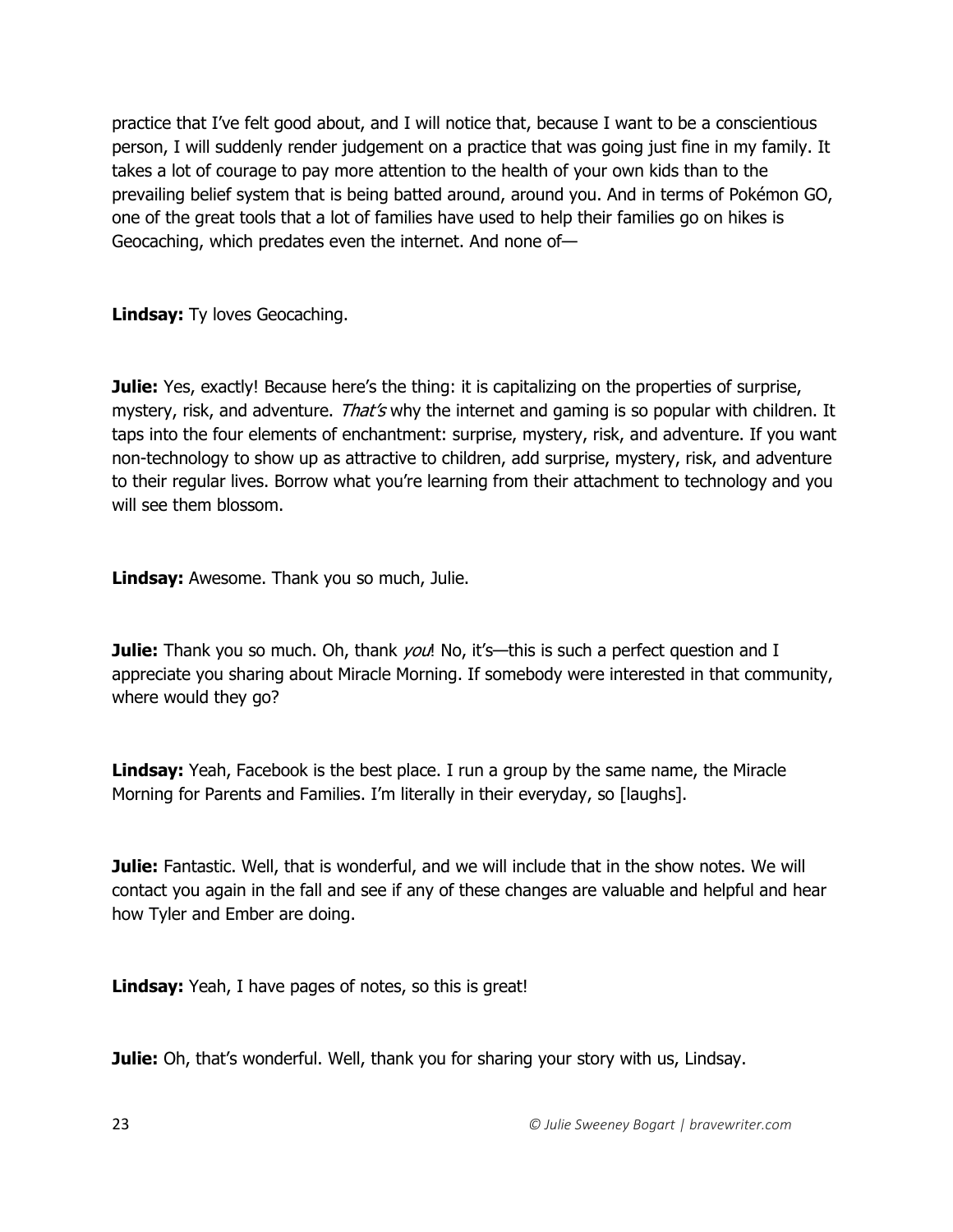**Lindsay:** Thank you so much, Julie. [Theme music plays].

**Julie:** Let's give Lindsay a few moments to apply those strategies. We'll return to her in just a minute.

I promised you that I would read you a quote from my new book, THE BRAVE LEARNER: [Finding Everyday Magic in Homeschool, Learning and Life](https://thebravelearner.com/), each episode of this season of the podcast. So, let's hear a little bit about technology, shall we?

Why are adults more interested in taking the stairs at work because a watch keeps track of the steps than simply because it helps us avoid heart attacks? The "right" reason is too abstract for the daily commitment. Death seems far away, but a bright completed circle on my wrist is immediately satisfying.

This quote comes from the chapter called "Applying the Superpowers." And, you know, if you as an adult find the motivation to exercise, for instance, just because of a Fitbit, imagine how you might be able to adopt that same strategy when you are working with your kids on their schoolwork. I help you know how to do that in the book.

If you're interested in pre-ordering, go to thebravelearner.com, and you'll see all the booksellers linked directly from that page. We also offer you a free downloadable excerpt.

Thank you me for joining for this episode of the podcast. I'm ready to find out what happened when Lindsay took some of our ideas and applied them to her family. Let's get back to it. [Theme music ends]

**Julie:** Hey, Lindsay! Welcome back to the broadcast!

**Lindsay:** Thanks for having me today, Julie!

**Julie:** Well, thank you. Thanks for your amazing questions and the issues that you faced, because I know things related to tech and how we help our kids have meaningful experiences at home is central to so many parents' questions about raising children and homeschooling, so I feel like you raised just such a valuable question that many of our parents are relating to right now. So, I am excited to hear what happened since we last spoke. For instance, tell me a little bit about your relationship now to technology and how you see it for yourself and for your kids?

**Lindsay:** Yeah, I mean, I think this is going to be an ongoing struggle, honestly, but I've changed my mindset around it a lot and I know last time we talked about—it doesn't matter the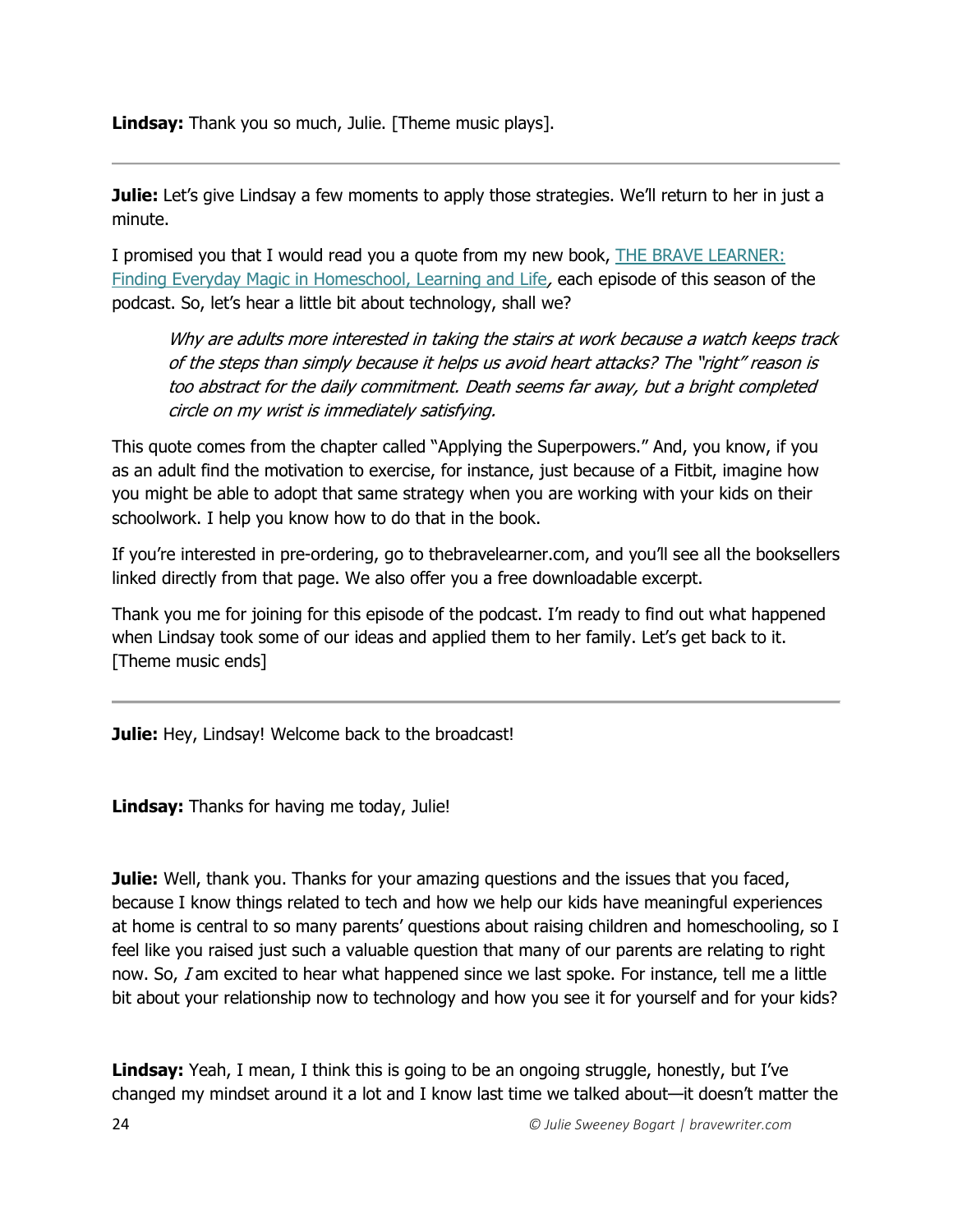delivery system, so I was a little nostalgic for a real book and I actually did incorporate that more into our lives. Instead of listening to an audiobook together, especially in the summer time, on those lazy afternoons we would curl up all together and read an actual, real book, which was fun.

**Julie:** How nice. So nice.

**Lindsay:** And we also—we planned a trip to Japan, so in order to kind of prepare for Japan, we watched a couple of documentaries together, and we read some physical books together, and I think that was really helpful for the kids to kind of see what it was going to be like *before* we went there.

**Julie:** Oh, my goodness, so true. One of the things that research has shown is that it's the second encounter with almost anything that creates the strongest lasting bond. When we are hearing or seeing or doing something for the very first time, our whole sensory system is overloaded. We are processing and simultaneously responding because we don't know what's coming. So, a little bit of that fight or flight kicks in, but also the adrenalin rush of the new. But by establishing a connection and then having a second encounter, that second encounter is filled with anticipation because there's a certain part of the experience that's already familiar to you and you can look forward to it. You can be prepared for an emotion that you'll have.

It's sort of like when you hear a brand-new song on the radio, you can't sing along yet. You might really like it, but it's once you've learned the hook that you feel like this is a really great song, and that's a little bit what happens when you show a documentary and then visit a place. You're giving first an experience, a taste of what it might be. You're reading about it, deepening that awareness that this other thing exists. But then when you go there, well, now you're in the encounter experience where your systems are overloaded on every level, but because you've prepared for it, you aren't just in shock. You're able to sort of parse it and appreciate it. Tell me a little bit about that Japan trip! How did it go?

Lindsay: It was amazing and, because we have a little bit of the history beforehand, when we were there we got to really dive in deep when we visited the castles and the gardens and the temples and the shrines, and the kids had a little context for—and then they got to have an experience, too, where our guide showed us, "This is how the Shinto do the blessing on their hand with the water before they pray at the temple." And I think it made it even more memorable for them because they had a little bit beforehand to really grasp onto when they were there.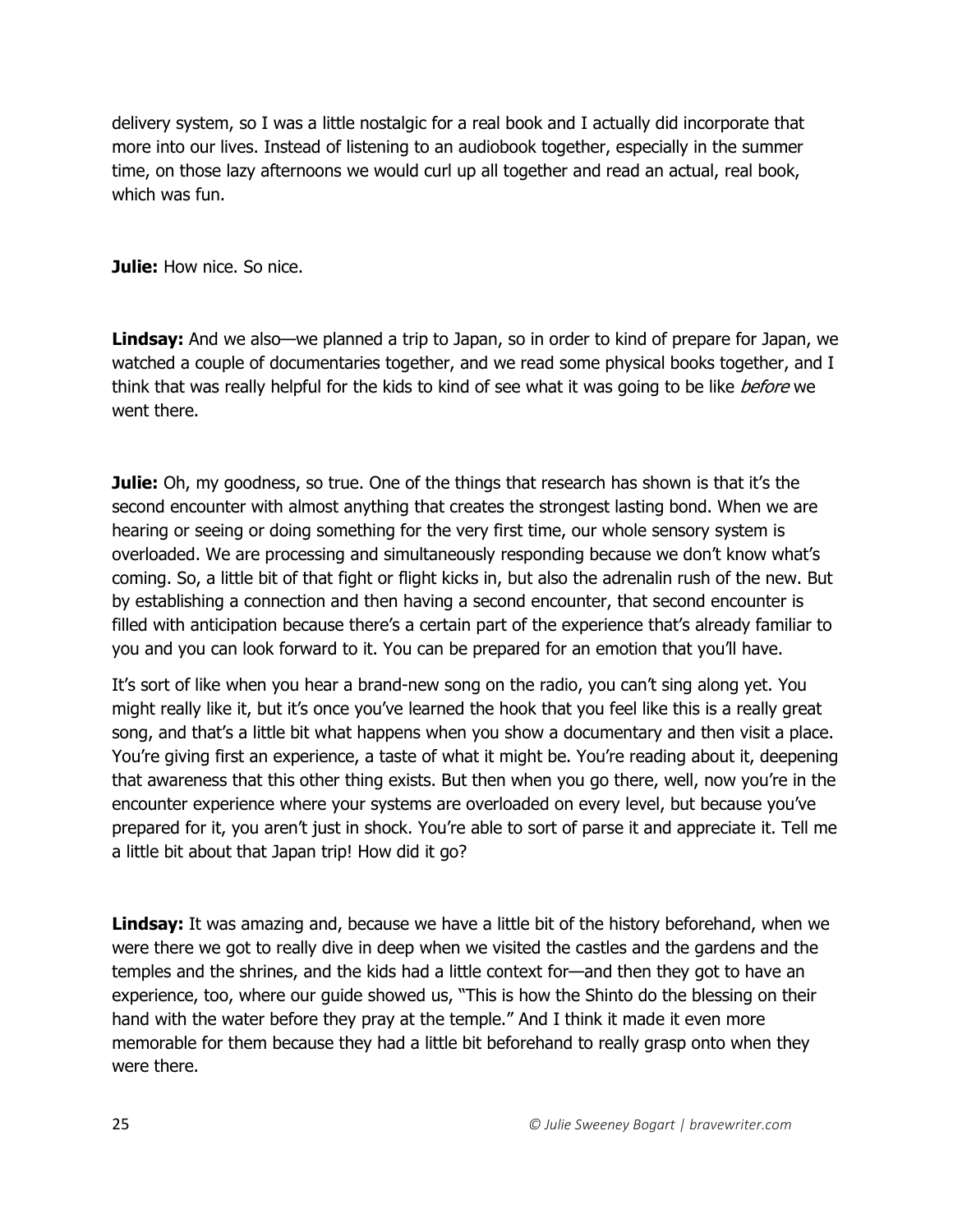**Julie:** Perfect, yes, that's exactly what I'm talking about. I love hearing that. And then that way you also create the greatest opportunity for them to make that connection when they have context. You know, context is everything. It's what we need for good relationships. It's why television shows that are, quote-unquote, "reality TV" go to such lengths to make the environment that those conversations happen in look cozy or inviting because context helps us bond. So, I really love that you did that. That's wonderful. Tell me a little bit more, then, about how some of our discussion has impacted you. For instance, how is Minecraft [laughs] in your family at this time?

**Lindsay:** You know what, Tyler's actually kind of stepped away from Minecraft. He, over the summer, he got really into skateboarding, and so he started watching a lot of skate videos to learn new tricks, and we would take him to the skate park all the time. So, I started videoing him doing the skate tricks and then when he got home, instead of watching somebody else do the tricks, he wanted to watch his own videos, which was really fun.

**Julie:** That's really fun. I think I don't want to skip over the fact that his interest moved on. Sometimes when I hear parents talk about video games, they talk with the language of addiction, or they talk about it like if I don't regulate it now, that's all he'll ever do for the next ten years. It's interesting to see that a child's interest in something, like Minecraft, could fluctuate. Did you think about that or notice that a bit?

**Lindsay:** Yeah, and actually, our conversation was a little offline last time about Fortnight. I was having this anxiety about him trying Fortnight, because I've heard so many things about how it's so addicting. So, we went ahead and let him try it because he had a good friend that played it and he wanted to play with him, and I was like okay, let's try it. And after spending a weekend with the child who really likes Fortnight, Tyler decided it wasn't for him. So, I was kind of holding onto all this anxiety that didn't even exist in real life, and once I let him try it and he was like, "Yeah, I don't even like that game." You know, he played it for a weekend when he was with his friend and then he moved on again, so…

**Julie:** Isn't that something?

**Lindsay:** [Laughs]

26 *© Julie Sweeney Bogart | bravewriter.com* **Julie:** Isn't that something, though? It also shows that the values in your family and the things that matter to you are actually being internalized. He's having the kinds of reactions that are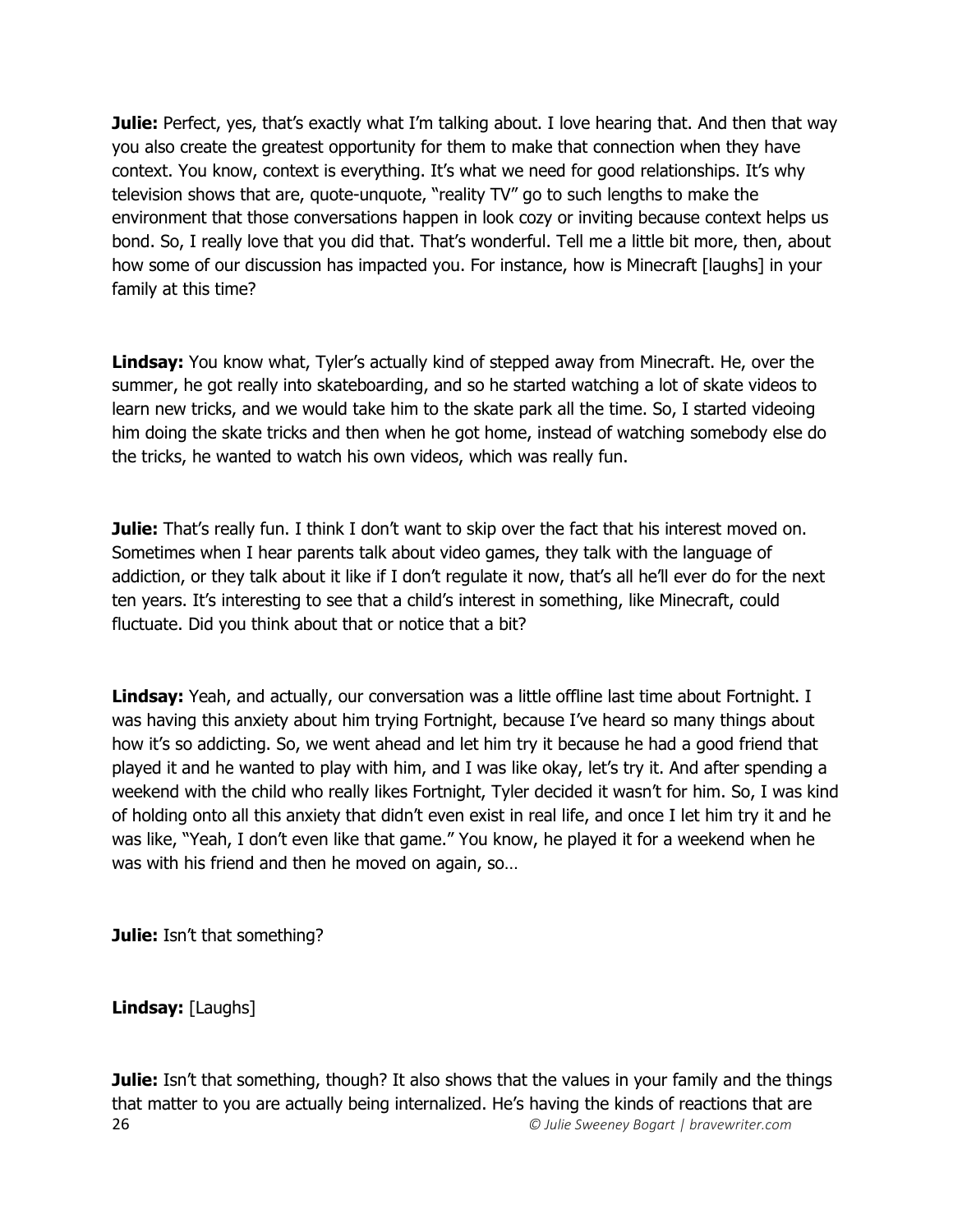interesting, you know? They're actually the kind you might hope you would have. I love that. There is something about giving them that opportunity to sort of peak behind the curtain that helps dispel the fascination. It gives them a chance to have a genuine reaction, instead of just having to like something to defy you to protect the space to be curious, which is what happens a lot.

**Lindsay:** Yeah. Yep, exactly.

**Julie:** Well, that's fantastic, and I know we talked about that filming of your kids doing things, so I don't want to skip over that too quickly either. I absolutely love that you filmed him doing that skateboarding. A lot of kids have found it very empowering to feel like they get to participate in this global community of sharing that's going on through YouTube, so that's fantastic. That's fantastic. What else? Have you added any elements of surprise to your everyday life?

**Lindsay:** Yeah, I tried to do that, especially over the summer. You know, I would put things out. I remember one morning in particular I put out these big dominoes and I just wrote a little note, "What can you do with these?" Question mark. And when I came upstairs, they were building a house out of them using them as blocks, and I was like, "Cool!" I didn't give them any directions, just what can you do with these? And they came up with something.

**Julie:** Wow. That's fantastic. Oh, that's fantastic. So, give me an overall. How are things in your world today compared to when we spoke a few months ago?

**Lindsay:** They're going really well, and we've started back at school again, and we found this program called Out School, and Tyler is a huge Harry Potter fan and he's also really into experiments, and I found a class on there that—it's a chemistry class, but it is through the lens of Harry Potter, so it's called Potions Class.

**Julie:** Yes.

**Lindsay:** And he is loving it. And I love that he's getting to use technology as a tool for learning versus just an entertainment source, which has pretty much been most of his contact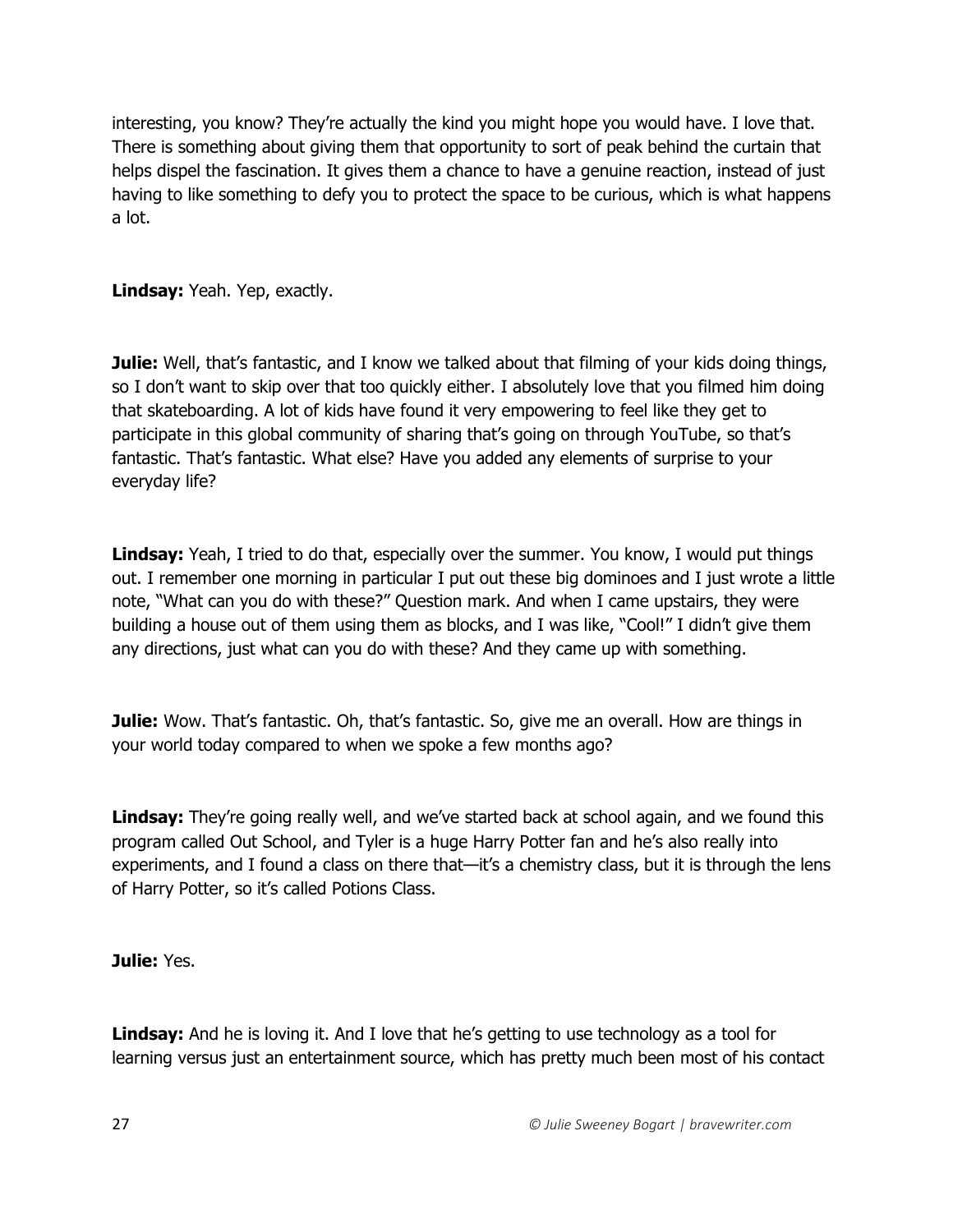with tech up until now. So, he's learning how to use Zoom and he's interacting with other people online in a safe environment. So, that's been really exciting to add.

**Julie:** How brilliant. That is awesome, that's exactly right. I mean, that mirrors more your own use of tech, doesn't it?

**Lindsay:** Yep, exactly.

**Julie:** Wow. Well, this is all good news. Are there any lingering questions that you have?

Lindsay: Not really. I think when we started more awareness of like how often we read, our little one kind of—she got upset a little bit because she doesn't read yet. [Laughs] I think that so we kind of veered away from bringing more awareness around how often we're reading, because she was starting to be like, "But I don't know how to read yet." But I think at the same time it got her excited for when she will learn to read eventually and, you know, when she's ready to dive into that.

**Julie:** Absolutely. And, I mean, you can take advantage of that interest already. Just naming the letters and sounds and helping her sight read a few words on signs, or on the refrigerator, or things you write to her that you read back to her. You'll be amazed at how quickly some of those pieces of the reading life can be adopted by some kids just because their curiosity is piqued.

So, it sounds to me like what you've done is: some of the things that were making you a little uncomfortable, especially around technology, have been dispelled by incorporating your vision. You know, your desire to use traditional, old fashioned books, have the cuddles on the couch, everybody together in a room. You've been able to integrate that while also valuing the role of technology in learning, in filming your child skateboarding, in letting your child explore a game and discover whether or not he likes it. I mean, to me, I'm just hearing this amazing balance that seems to be happening in your life. Does that sound right?

**Lindsay:** Yeah, and you know going back to the Japan trip, too, I think it was really fun for our littlest one to see all of us kind of struggle a little bit, because none of us read Japanese, so we were all learning together when we were there, and our guide would—she taught us how to count in Japanese and she taught us a few of the characters, and Emmy would recognize them on signs and she was like, "Oh, it says 'big'!" And she got so excited.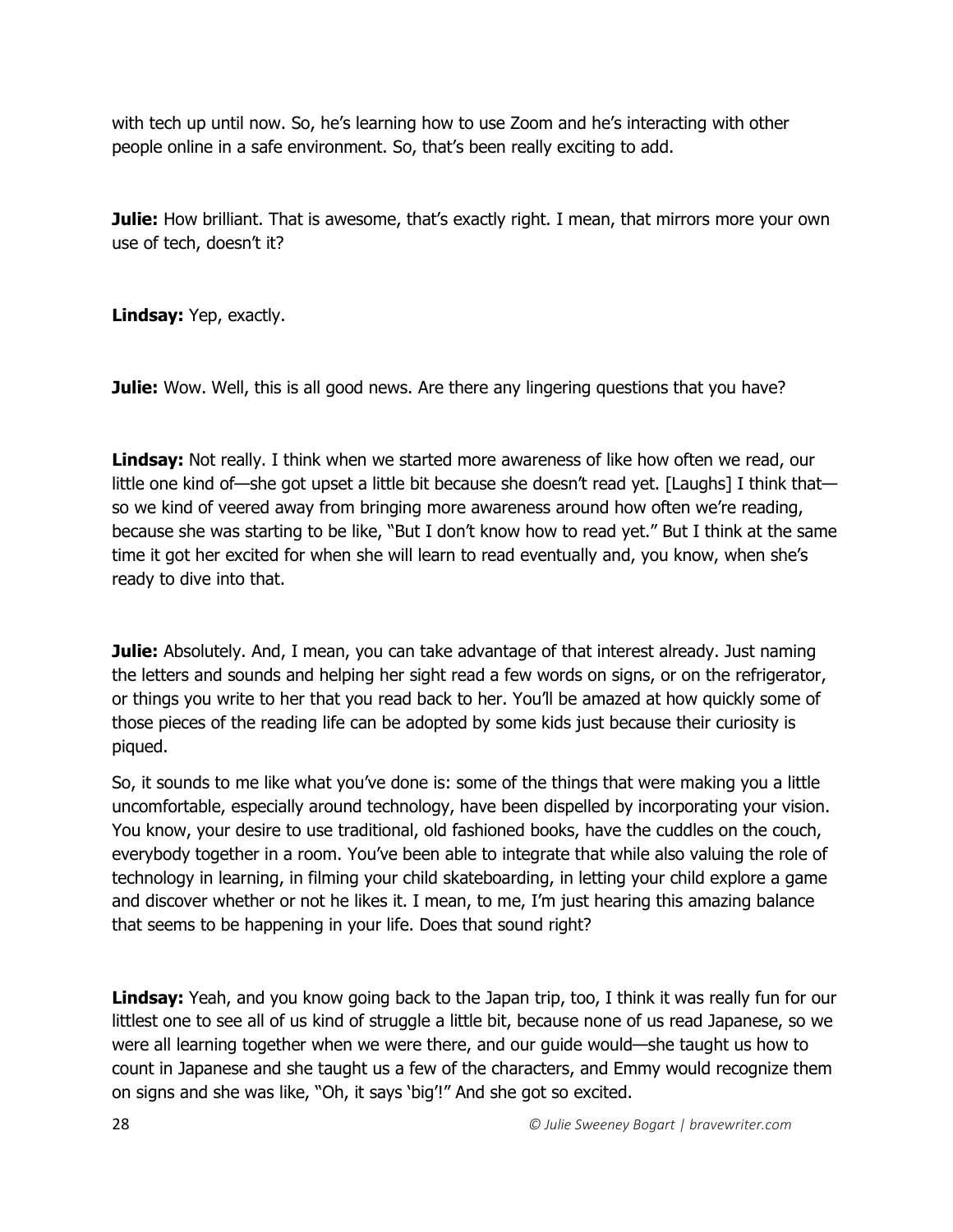**Julie:** Isn't that amazing? And, you know, I love that your youngest had the experience of all these big people in her life not knowing how to read. That's very powerful. Not knowing the language, not knowing how to communicate. We sometimes forget that that is not an innate understanding of the world around us. We can explain it, but until you live in it, experience it directly, it isn't always believable, especially to young children. So, wow, I love that you shared that, that's wonderful.

Lindsay: Yeah, and there they have a lot of Japanese words and then English right under it, and she could recognize the difference. She was like, "Oh, that's in English," and I'm like, "You're right, Emmy, that's an English word.

**Julie:** Yes.

Lindsay: So, she's at least getting that recognition of, oh, I know that that's an English letter and that's a Japanese letter.

**Julie:** Yes, right, perfect. Global citizens, way to go! Well, Lindsay, I really appreciate you joining us on the podcast and sharing your family's story. Thank you for doing that!

Lindsay: Yeah, thank you for having me on and for all the guidance you gave me because I feel like it's helped us so much as a family [theme music plays].

**Julie:** Wow, what a great story. I love hearing how you are taking these ideas and making meaning in your own lives. I asked you on the first episode to send us your stories and I want to remind you to do that again. You can either direct message me in Instagram, my Instagram account is [@JulieBraveWriter,](https://www.instagram.com/juliebravewriter/) or you can send it to our helpline, [help@bravewriter.com](mailto:help@bravewriter.com). Here's our very first message and it gave us such a thrill to receive. It comes from Jennifer and here's what she wrote:

## Hi, Julie and co.,

I just felt that I needed to say a massive thank you to you for the most amazing episode, episode one. I cried, I laughed, I changed my ideas. I have shared similar feelings of insecurity as Tammy and it felt like the enchantment I'm wishing for is just not happening in my school. I now feel energized to make small changes that I am sure